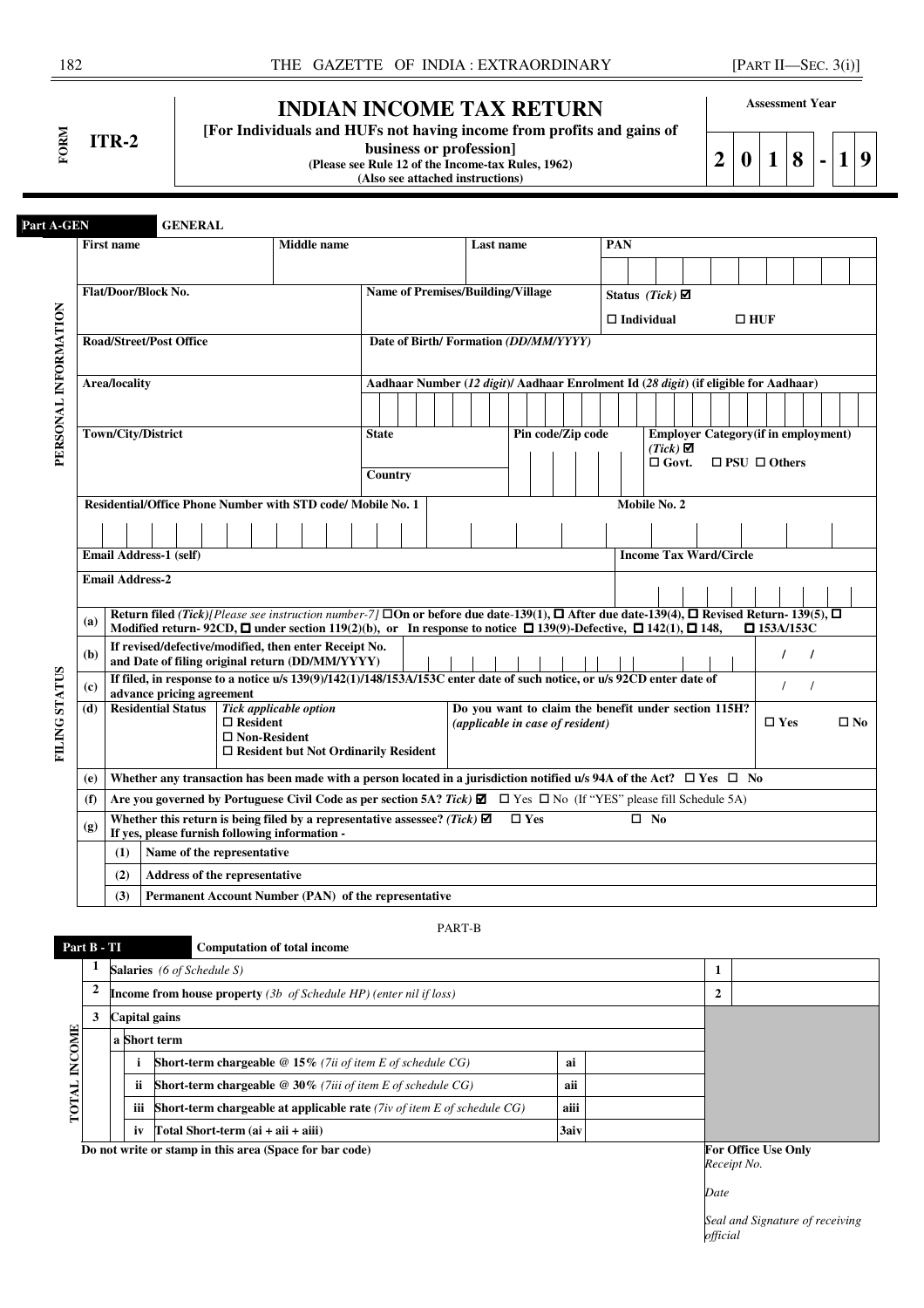|    | <b>b</b> Long-term                                                                                                                        |                |                  |  |
|----|-------------------------------------------------------------------------------------------------------------------------------------------|----------------|------------------|--|
|    | Long-term chargeable $@10\%$ (7v of item E of schedule CG)                                                                                | hi             |                  |  |
|    | <b>Long-term chargeable @ 20%</b> (7vi of item E of schedule CG)<br>ii.                                                                   | bii            |                  |  |
|    | iii<br><b>Total Long-term (bi + bii)</b> (enter nil if $loss$ )                                                                           | 3biii          |                  |  |
|    | c Total capital gains $(3$ aiv + 3biii) (enter nil if loss)                                                                               |                | 3 <sub>c</sub>   |  |
| 4  | Income from other sources                                                                                                                 |                |                  |  |
|    | a from sources other than from owning race horses and income chargeable to tax<br>at special rate (1k of Schedule OS) (enter nil if loss) | 4a             |                  |  |
|    | Income chargeable to tax at special rate ( <i>Ifviii of Schedule OS</i> )                                                                 | 4 <sub>b</sub> |                  |  |
|    | $c$ from the activity of owning and maintaining race horses (3e of Schedule OS)<br>(enter nil if loss)                                    | 4c             |                  |  |
|    | <b>d</b> Total $(4a + 4b + 4c)$ (enter nil if loss)                                                                                       |                | 4d               |  |
| 5  | Total $(1+2+3c+4d)$                                                                                                                       | 5              |                  |  |
| 6  | <b>Losses of current vear set off against 5</b> (total of $2xi$ and $3xi$ of Schedule CYLA)                                               | 6              |                  |  |
| 7  | <b>Balance after set off current year losses (5-6)</b> (total of column $\overline{4}$ of Schedule CYLA+4b)                               |                | 7                |  |
| 8  | Brought forward losses set off against $7$ (2x of Schedule BFLA)                                                                          |                | 8                |  |
| 9  | Gross Total income (7-8) (3xi of Schedule BFLA $+4b$ )                                                                                    |                | $\boldsymbol{9}$ |  |
| 10 | Income chargeable to tax at special rate under section 111A, 112 etc. included in 9                                                       |                | 10               |  |
| 11 | <b>Deductions under Chapter VI-A</b> [ t of Schedule VIA and limited to (9-10)]                                                           |                | 11               |  |
| 12 | Total income (9 - 11)                                                                                                                     |                | 12               |  |
| 13 | Income which is included in 12 and chargeable to tax at special rates (total of $(i)$ of schedule SI)                                     |                | 13               |  |
| 14 | Net agricultural income/ any other income for rate purpose (4 of Schedule EI)                                                             |                | 14               |  |
| 15 | Aggregate income ( $12-13+14$ ) [applicable if ( $12-13$ ) exceeds maximum amount not chargeable to tax]                                  |                | 15               |  |
|    | <b>16 Losses of current year to be carried forward</b> (total of row xi of Schedule CFL)                                                  | 16             |                  |  |

# **Part B -TTI Computation of tax liability on total income**

|                              | 1                       |           | Tax payable on total income                                                                                          |                |     |                |  |
|------------------------------|-------------------------|-----------|----------------------------------------------------------------------------------------------------------------------|----------------|-----|----------------|--|
|                              |                         | a         | Tax at normal rates on 15 of Part B-TI                                                                               | 1a             |     |                |  |
|                              |                         | b         | Tax at special rates (total of col. (ii) of Schedule SI)                                                             | 1 <sub>b</sub> |     |                |  |
|                              |                         | c         | Rebate on agricultural income [applicable if $(12-13)$ of Part B-TI<br>exceeds maximum amount not chargeable to tax] | 1c             |     |                |  |
|                              |                         | d         | Tax Payable on Total Income $(1a + 1b - 1c)$                                                                         |                |     | 1 <sub>d</sub> |  |
|                              | 2                       |           | <b>Rebate under section 87A</b>                                                                                      |                |     | $\mathbf{2}$   |  |
|                              | 3                       |           | Tax payable after rebate (1d - 2)                                                                                    |                |     | 3              |  |
|                              | $\overline{\mathbf{4}}$ |           | <b>Surcharge</b>                                                                                                     |                |     |                |  |
|                              |                         |           | 25% of 12(ii) of Schedule SI                                                                                         |                | 4i  |                |  |
|                              |                         | <b>ii</b> | On $[(3) - (12(ii) of Schedule SI)]$                                                                                 |                | 4ii |                |  |
|                              |                         |           | iii $\Gamma$ otal i + ii                                                                                             |                |     | 4iii           |  |
|                              | 5                       |           | Education cess, including secondary and higher education cess on $(3 + 4iii)$                                        |                |     | 5              |  |
|                              | 6                       |           | Gross tax liability $(3 + 4iii + 5)$                                                                                 |                |     | 6              |  |
|                              | 7                       |           | <b>Tax relief</b>                                                                                                    |                |     |                |  |
|                              |                         | a         | <b>Section 89</b>                                                                                                    | 7a             |     |                |  |
| COMPUTATION OF TAX LIABILITY |                         | b         | Section 90/90A (2 of Schedule TR)                                                                                    | 7 <sub>b</sub> |     |                |  |
|                              |                         | c         | Section 91 (3 of Schedule TR)                                                                                        | 7c             |     |                |  |
|                              |                         | d         | Total $(7a + 7b + 7c)$                                                                                               |                |     | 7d             |  |
|                              | 8                       |           | Net tax liability $(6 - 7d)$ (enter zero if negative)                                                                |                |     | 8              |  |
|                              | 9                       |           | <b>Interest and fee payable</b>                                                                                      |                |     |                |  |
|                              |                         | a         | Interest for default in furnishing the return (section 234A)                                                         |                |     |                |  |
|                              |                         | b         | Interest for default in payment of advance tax (section 234B)                                                        |                |     |                |  |
|                              |                         | c         | Interest for deferment of advance tax (section 234C)                                                                 |                |     |                |  |
|                              |                         | d         | Fee for default in furnishing return of income (section 234F)                                                        |                |     |                |  |
|                              |                         | e         | Total Interest and Fee Payable (9a+9b+9c+9d)                                                                         |                |     | <b>9e</b>      |  |
|                              |                         |           | 10 Aggregate liability $(8 + 9e)$                                                                                    |                |     | 10             |  |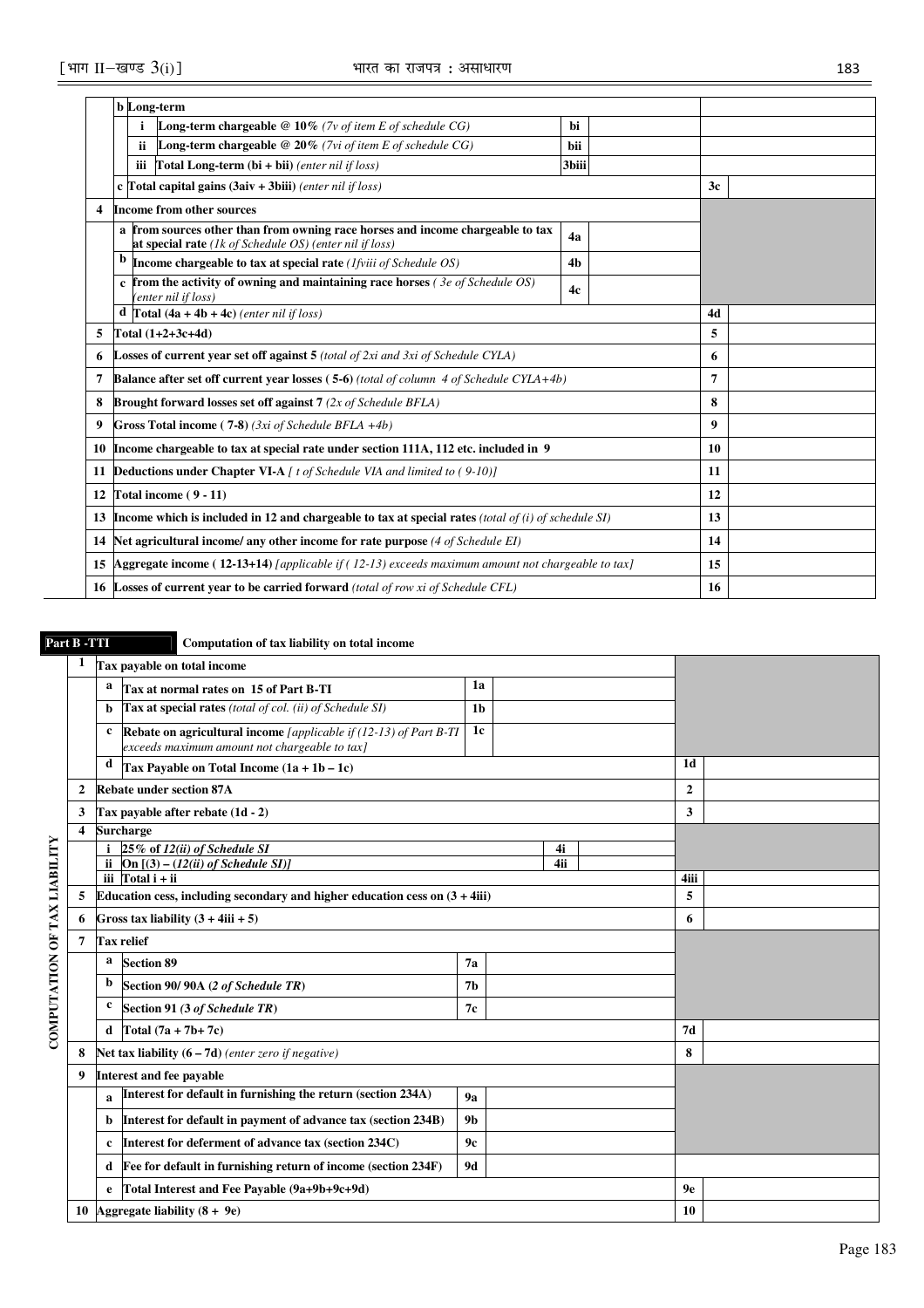|              |    |             | 11 Taxes Paid                                                                                                                                                                                                                                                                                                                                                                  |                                                        |                 |                                                                                                                                                            |     |                                                                                                                               |
|--------------|----|-------------|--------------------------------------------------------------------------------------------------------------------------------------------------------------------------------------------------------------------------------------------------------------------------------------------------------------------------------------------------------------------------------|--------------------------------------------------------|-----------------|------------------------------------------------------------------------------------------------------------------------------------------------------------|-----|-------------------------------------------------------------------------------------------------------------------------------|
|              |    | a           | <b>Advance Tax</b> (from column 5 of 19A)                                                                                                                                                                                                                                                                                                                                      |                                                        | 11a             |                                                                                                                                                            |     |                                                                                                                               |
|              |    | b           | <b>TDS</b> (total of column 5 of 19B and column 9 of 19C)                                                                                                                                                                                                                                                                                                                      |                                                        | 11 <sub>b</sub> |                                                                                                                                                            |     |                                                                                                                               |
| TAXES PAID   |    | $\mathbf c$ | TCS (total of column 5 of 19D)                                                                                                                                                                                                                                                                                                                                                 |                                                        | 11c             |                                                                                                                                                            |     |                                                                                                                               |
|              |    | d           | Self-Assessment Tax (from column 5 of 19A)                                                                                                                                                                                                                                                                                                                                     |                                                        | 11d             |                                                                                                                                                            |     |                                                                                                                               |
|              |    | e           | Total Taxes Paid (11a+11b+11c+11d)                                                                                                                                                                                                                                                                                                                                             |                                                        |                 |                                                                                                                                                            | 11e |                                                                                                                               |
|              |    |             | 12 Amount payable ( <i>Enter if 10 is greater than 11e, else enter 0</i> )                                                                                                                                                                                                                                                                                                     |                                                        |                 |                                                                                                                                                            | 12  |                                                                                                                               |
|              |    |             | 13 Refund (If 11e is greater than 10) (Refund, if any, will be directly credited into the bank account)                                                                                                                                                                                                                                                                        |                                                        |                 |                                                                                                                                                            | 13  |                                                                                                                               |
|              | 14 |             | Details of all Bank Accounts held in India at any time during the previous year (excluding dormant accounts) (In case of non-residents, details of<br>any one foreign Bank Account may be furnished for the purpose of credit of refund)                                                                                                                                       |                                                        |                 |                                                                                                                                                            |     |                                                                                                                               |
| BANK ACCOUNT |    | SI.         | <b>IFS Code of the Bank in case of Bank</b><br><b>Accounts held in India (SWIFT Code in</b><br>case of foreign Bank Account)                                                                                                                                                                                                                                                   | <b>Name of the Bank</b>                                |                 | <b>Account Number</b><br>(IBAN in case of foreign Bank<br>Accounts)                                                                                        |     | Indicate the account in which you<br>prefer to get your refund credited, if<br>any (tick one account $\mathbf{\mathcal{D}}$ ) |
|              |    | i           |                                                                                                                                                                                                                                                                                                                                                                                |                                                        |                 |                                                                                                                                                            |     |                                                                                                                               |
|              |    | ii.         |                                                                                                                                                                                                                                                                                                                                                                                |                                                        |                 |                                                                                                                                                            |     |                                                                                                                               |
|              |    |             | 15 Do you at any time during the previous year,—<br>(i) hold, as beneficial owner, beneficiary or otherwise, any asset (including financial interest in any entity) located<br>outside India; or<br>(ii) have signing authority in any account located outside India; or<br>(iii) have income from any source outside India?<br><i>(applicable only in case of a resident)</i> | [Ensure Schedule FA is filled up if the answer is Yes] |                 |                                                                                                                                                            |     | $\square$ Yes<br>$\square$ No                                                                                                 |
|              |    |             |                                                                                                                                                                                                                                                                                                                                                                                | <b>VERIFICATION</b>                                    |                 |                                                                                                                                                            |     |                                                                                                                               |
| number       |    |             | son/daughter of<br>information given in the return and schedules thereto is correct and complete and is in accordance with the provisions of the Income-tax Act, 1961.                                                                                                                                                                                                         |                                                        |                 | (if allotted) ( <i>Please see instruction</i> ) I further declare that the critical assumptions specified in the agreement have been satisfied and all the |     | solemnly declare that to the best of my knowledge and belief, the                                                             |

number (if allotted) (*Please see instruction*) I further declare that the critical assumptions specified in the agreement have been satisfied and all the terms and conditions of the agreement have been complied with. (Applicable in a case where return is furnished under section 92CD) **Place Sign here** 

| .                       |  |
|-------------------------|--|
| ł<br>.<br>۰.<br>M.<br>v |  |

## **16 If the return has been prepared by a Tax Return Preparer (TRP) give further details below:**

|                                             | <b>Identification No. of TRP</b> |                       |                 |                              |                                                                                                                        | <b>Name of TRP</b> |                                                                                                                                                                                                                                      |     |  |                              |  |  |                 |     |                                 | <b>Counter Signature of TRP</b>    |  |             |                   |
|---------------------------------------------|----------------------------------|-----------------------|-----------------|------------------------------|------------------------------------------------------------------------------------------------------------------------|--------------------|--------------------------------------------------------------------------------------------------------------------------------------------------------------------------------------------------------------------------------------|-----|--|------------------------------|--|--|-----------------|-----|---------------------------------|------------------------------------|--|-------------|-------------------|
|                                             |                                  |                       |                 |                              |                                                                                                                        |                    |                                                                                                                                                                                                                                      |     |  |                              |  |  |                 |     |                                 |                                    |  |             |                   |
|                                             |                                  |                       |                 |                              | If TRP is entitled for any reimbursement from the Government, amount thereof                                           |                    |                                                                                                                                                                                                                                      |     |  |                              |  |  |                 |     | 17                              |                                    |  |             |                   |
| 18                                          | <b>TAX PAYMENTS</b>              |                       |                 |                              |                                                                                                                        |                    |                                                                                                                                                                                                                                      |     |  |                              |  |  |                 |     |                                 |                                    |  |             |                   |
| A                                           |                                  |                       |                 |                              | Details of payments of Advance Tax and Self-Assessment Tax                                                             |                    |                                                                                                                                                                                                                                      |     |  |                              |  |  |                 |     |                                 |                                    |  |             |                   |
|                                             | Sl No                            |                       |                 | <b>BSR Code</b>              |                                                                                                                        |                    |                                                                                                                                                                                                                                      |     |  |                              |  |  |                 |     | <b>Serial Number of Challan</b> |                                    |  | Amount (Rs) |                   |
|                                             | $\bf(1)$                         |                       |                 | (2)                          |                                                                                                                        |                    | Date of Deposit (DD/MM/YYYY)<br>(3)                                                                                                                                                                                                  |     |  |                              |  |  |                 | (4) |                                 |                                    |  | (5)         |                   |
|                                             | i                                |                       |                 |                              |                                                                                                                        |                    | Enter the totals of Advance tax and Self-Assessment tax in Sl No. 11a & 11d of Part B-TTI<br>Details of Tax Deducted at Source from Salary [As per Form 16 issued by Employer(s)]<br>Name of the Employer<br>Income chargeable under |     |  |                              |  |  |                 |     |                                 |                                    |  |             |                   |
|                                             | ii                               |                       |                 |                              |                                                                                                                        |                    |                                                                                                                                                                                                                                      |     |  |                              |  |  |                 |     |                                 |                                    |  |             |                   |
| <b>ASESSMENT TAX</b><br><b>ADVANCE/SELF</b> | iii                              |                       |                 |                              |                                                                                                                        |                    |                                                                                                                                                                                                                                      |     |  |                              |  |  |                 |     |                                 |                                    |  |             |                   |
|                                             | iv                               |                       |                 |                              |                                                                                                                        |                    |                                                                                                                                                                                                                                      |     |  |                              |  |  |                 |     |                                 |                                    |  |             |                   |
|                                             | $NOTE \triangleright$            |                       |                 |                              |                                                                                                                        |                    |                                                                                                                                                                                                                                      |     |  |                              |  |  |                 |     |                                 |                                    |  |             |                   |
| B                                           |                                  |                       |                 |                              |                                                                                                                        |                    |                                                                                                                                                                                                                                      |     |  |                              |  |  |                 |     |                                 |                                    |  |             |                   |
|                                             | Sl No                            |                       |                 | <b>Tax Deduction Account</b> |                                                                                                                        |                    |                                                                                                                                                                                                                                      |     |  |                              |  |  |                 |     | <b>Total tax deducted</b>       |                                    |  |             |                   |
|                                             |                                  |                       | <b>Employer</b> | Number (TAN) of the          |                                                                                                                        |                    |                                                                                                                                                                                                                                      |     |  |                              |  |  | <b>Salaries</b> |     |                                 |                                    |  |             |                   |
|                                             | (1)                              |                       | (2)             |                              |                                                                                                                        |                    |                                                                                                                                                                                                                                      | (3) |  |                              |  |  | (4)             |     |                                 |                                    |  | (5)         |                   |
| <b>TDS ON SALARY</b>                        | 1                                |                       |                 |                              |                                                                                                                        |                    |                                                                                                                                                                                                                                      |     |  |                              |  |  |                 |     |                                 |                                    |  |             |                   |
|                                             | П                                |                       |                 |                              |                                                                                                                        |                    |                                                                                                                                                                                                                                      |     |  |                              |  |  |                 |     |                                 |                                    |  |             |                   |
|                                             |                                  | $NOTE \triangleright$ |                 |                              | Please enter total of column 5 in 11b of Part B-TTI                                                                    |                    |                                                                                                                                                                                                                                      |     |  |                              |  |  |                 |     |                                 |                                    |  |             |                   |
| $\mathbf C$                                 |                                  |                       |                 |                              | Details of Tax Deducted at Source (TDS) on Income [As per Form 16 A issued or Form 26OB/26OC furnished by Deductor(s)] |                    |                                                                                                                                                                                                                                      |     |  |                              |  |  |                 |     |                                 |                                    |  |             |                   |
|                                             | <b>SI</b>                        | TAN of the            |                 | Name of the                  | <b>Unique</b>                                                                                                          |                    | <b>Unclaimed TDS</b>                                                                                                                                                                                                                 |     |  | TDS of the current fin. Year |  |  |                 |     |                                 | TDS credit out of (7) or (8) being |  |             | <b>TDS</b> credit |
|                                             | No                               | Deductor/             |                 | Deductor/                    | <b>TDS</b>                                                                                                             |                    | brought forward                                                                                                                                                                                                                      |     |  |                              |  |  |                 |     |                                 | claimed this Year (only if         |  |             | out of $(7)$ or   |
|                                             |                                  | PAN of the            |                 | <b>Buyer/Tenant</b>          | <b>Certificate</b>                                                                                                     |                    | (b/f)                                                                                                                                                                                                                                |     |  |                              |  |  |                 |     |                                 | corresponding income is being      |  |             | $(8)$ being       |
| TDS ON<br>OTHER                             | <b>INCOME</b>                    | Buyer/                |                 |                              | <b>Number</b>                                                                                                          |                    |                                                                                                                                                                                                                                      |     |  |                              |  |  |                 |     |                                 | offered for tax this year)         |  |             | carried           |
|                                             |                                  | <b>Tenant</b>         |                 |                              |                                                                                                                        |                    |                                                                                                                                                                                                                                      |     |  |                              |  |  |                 |     |                                 |                                    |  |             | forward           |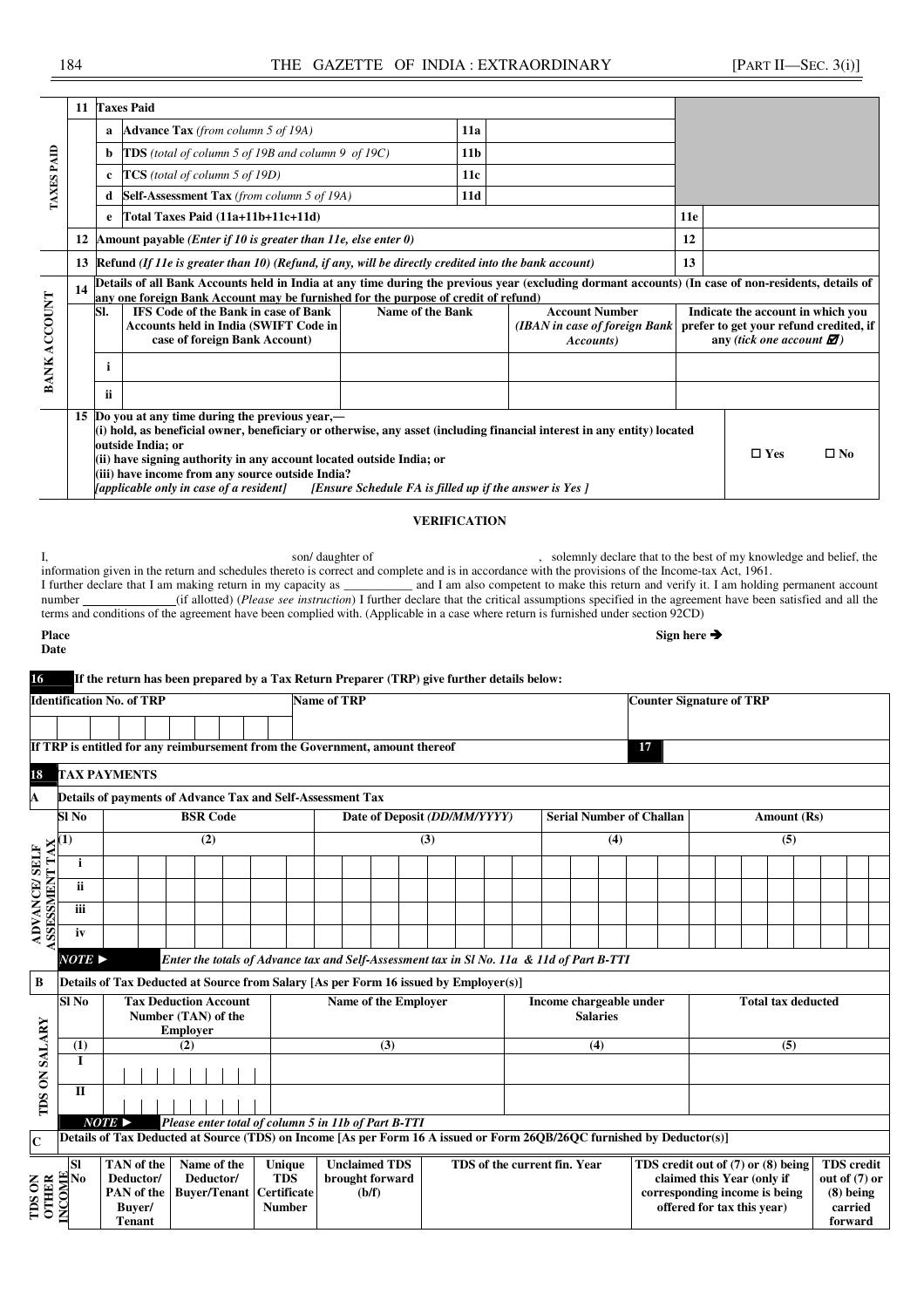|     | (1)<br>i<br>ii | (2)                                                                                   | (3)                                 | (4) | Fin. Year<br>in which<br>deducted<br>(5) | <b>Amount</b><br>h/f<br>(6)     | <b>Deducted</b><br>in own<br>hands<br>(7) | Income               | applicable)<br>(8)<br><b>TDS</b> | Deducted in the hands of spouse<br>as per section 5A or any other<br>person as per rule 37BA(2) (if<br>PAN of spouse/<br>other person | <b>Claimed</b><br>in own<br>hands<br>(9) | <b>Income</b> | Claimed in the hands of<br>spouse as per section 5A or<br>any other person as per<br>rule 37BA(2) (if applicable)<br>(10)<br>TDS PAN of spouse/<br>other person | (11) |
|-----|----------------|---------------------------------------------------------------------------------------|-------------------------------------|-----|------------------------------------------|---------------------------------|-------------------------------------------|----------------------|----------------------------------|---------------------------------------------------------------------------------------------------------------------------------------|------------------------------------------|---------------|-----------------------------------------------------------------------------------------------------------------------------------------------------------------|------|
|     |                | <b>NOTE</b> Please enter total of column 9 in 11b of Part B-TTI                       |                                     |     |                                          |                                 |                                           |                      |                                  |                                                                                                                                       |                                          |               |                                                                                                                                                                 |      |
| D   |                | Details of Tax Collected at Source (TCS) [As per Form 27D issued by the Collector(s)] |                                     |     |                                          |                                 |                                           |                      |                                  |                                                                                                                                       |                                          |               |                                                                                                                                                                 |      |
|     | Sl No          | <b>Account Number of the Collector</b>                                                | <b>Tax Deduction and Collection</b> |     |                                          | Name of the<br><b>Collector</b> |                                           | <b>Tax Collected</b> |                                  |                                                                                                                                       | Amount out of (4) being<br>claimed       |               | Amount out of (4) being<br>claimed in the hands of<br>spouse, if section 5A is<br>applicable                                                                    |      |
|     | (1)            |                                                                                       | (2)                                 |     |                                          | (3)                             |                                           | (4)                  |                                  |                                                                                                                                       | (5)                                      |               | (6)                                                                                                                                                             |      |
| TCS | I              |                                                                                       |                                     |     |                                          |                                 |                                           |                      |                                  |                                                                                                                                       |                                          |               |                                                                                                                                                                 |      |
|     | Ii             |                                                                                       |                                     |     |                                          |                                 |                                           |                      |                                  |                                                                                                                                       |                                          |               |                                                                                                                                                                 |      |
|     |                | <b>NOTE</b> > Please enter total of column (5) in 11c of Part B-TTI                   |                                     |     |                                          |                                 |                                           |                      |                                  |                                                                                                                                       |                                          |               |                                                                                                                                                                 |      |

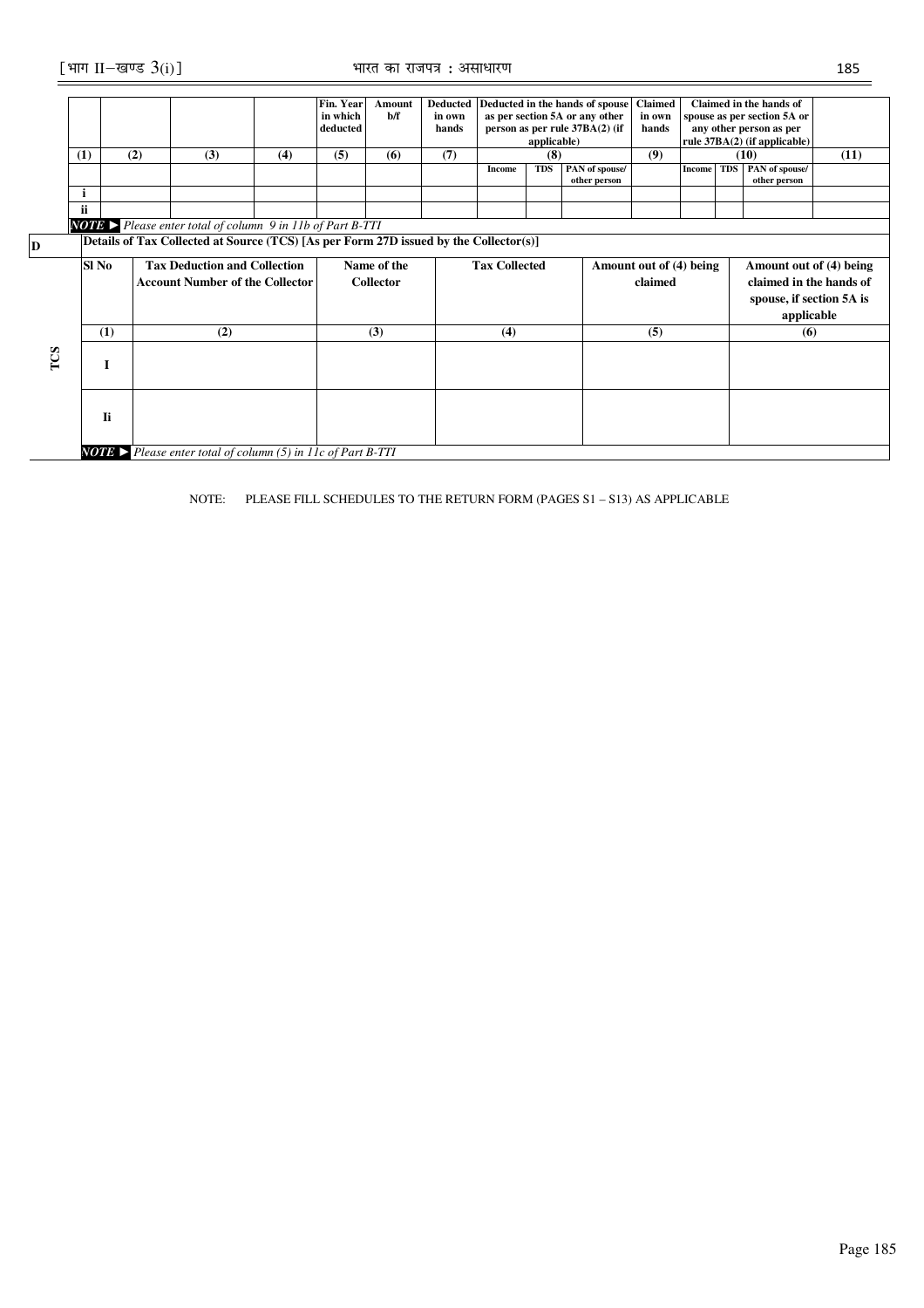### **SCHEDULES TO THE RETURN FORM (FILL AS APPLICABLE)**

|                 | <b>Schedule S</b> |     | <b>Details of Income from Salary</b>                                                                                              |                  |      |              |                                       |  |          |  |  |
|-----------------|-------------------|-----|-----------------------------------------------------------------------------------------------------------------------------------|------------------|------|--------------|---------------------------------------|--|----------|--|--|
|                 |                   |     | <b>Name of Employer</b>                                                                                                           |                  |      |              | <b>PAN of Employer</b> (if available) |  |          |  |  |
|                 |                   |     |                                                                                                                                   |                  |      |              |                                       |  |          |  |  |
|                 |                   |     | <b>Address of employer</b>                                                                                                        | <b>Town/City</b> |      | <b>State</b> |                                       |  | Pin code |  |  |
|                 |                   |     |                                                                                                                                   |                  |      |              |                                       |  |          |  |  |
|                 |                   |     | Salary (Excluding all exempt/non-exempt allowances, perquisites & profit in lieu of salary as they are shown<br>separately below) |                  |      |              | $\mathbf{1}$                          |  |          |  |  |
|                 |                   |     |                                                                                                                                   |                  |      |              |                                       |  |          |  |  |
|                 |                   |     |                                                                                                                                   |                  |      |              |                                       |  |          |  |  |
| <b>SALARIES</b> |                   |     |                                                                                                                                   |                  |      |              |                                       |  |          |  |  |
|                 |                   |     |                                                                                                                                   |                  |      |              |                                       |  |          |  |  |
|                 |                   |     |                                                                                                                                   |                  |      |              |                                       |  |          |  |  |
|                 | $\mathbf{2}$      |     | Allowances not exempt (refer Form 16 from employer)                                                                               |                  |      |              | $\mathbf{2}$                          |  |          |  |  |
|                 | 3                 |     | Value of perquisites (refer Form 16 from employer)                                                                                |                  |      |              | 3                                     |  |          |  |  |
|                 | 4                 |     | <b>Profits in lieu of salary</b> (refer Form 16 from employer)                                                                    |                  |      |              | 4                                     |  |          |  |  |
|                 | 5                 |     | Deduction u/s 16 (Entertainment allowance by Government and tax on employment)                                                    |                  |      |              | 5                                     |  |          |  |  |
|                 | 6                 |     | Income chargeable under the Head 'Salaries' (1+2+3+4-5)                                                                           |                  |      |              | 6                                     |  |          |  |  |
|                 | 7                 |     | Allowances exempt under section 10 (Not to be included in 6 above)                                                                |                  |      |              | 7                                     |  |          |  |  |
|                 |                   | 1   | Travel concession/assistance received [(sec. 10(5)]                                                                               |                  | 7i   |              |                                       |  |          |  |  |
|                 |                   | ii  | Tax paid by employer on non-monetary perquisite [(sec. 10(10CC)]                                                                  |                  | 7ii  |              |                                       |  |          |  |  |
|                 |                   | iii | Allowance to meet expenditure incurred on house rent $[(sec. 10(13A))]$                                                           |                  | 7iii |              |                                       |  |          |  |  |
|                 |                   | iv  | <b>Other allowances</b>                                                                                                           |                  | 7iv  |              |                                       |  |          |  |  |

**Schedule HP Details of Income from House Property** *(Please refer to instructions)*

|                       |             | <b>Address of property 1</b>                                                                                                                                   |              | <b>Town/City</b>    |                |                                                        | <b>State</b> |                                     |                | <b>PIN Code</b>                 |  |  |
|-----------------------|-------------|----------------------------------------------------------------------------------------------------------------------------------------------------------------|--------------|---------------------|----------------|--------------------------------------------------------|--------------|-------------------------------------|----------------|---------------------------------|--|--|
| 1                     |             |                                                                                                                                                                |              |                     |                |                                                        |              |                                     |                |                                 |  |  |
|                       |             | Is the property co-owned? $\Box$ Yes                                                                                                                           |              |                     |                | $\square$ No (if "YES" please enter following details) |              |                                     |                |                                 |  |  |
|                       |             | Your percentage of share in the property                                                                                                                       |              |                     |                |                                                        |              |                                     |                |                                 |  |  |
|                       |             |                                                                                                                                                                |              |                     |                |                                                        |              |                                     |                |                                 |  |  |
|                       |             | Name of Co-owner(s)                                                                                                                                            |              | PAN of Co-owner(s)e |                |                                                        |              | <b>Percentage Share in Property</b> |                |                                 |  |  |
|                       | I           |                                                                                                                                                                |              |                     |                |                                                        |              |                                     |                |                                 |  |  |
|                       | $\Pi$       |                                                                                                                                                                |              |                     |                |                                                        |              |                                     |                |                                 |  |  |
|                       |             |                                                                                                                                                                |              |                     |                |                                                        |              |                                     |                | PAN of Tenant(s) (if available) |  |  |
|                       |             | Tick $\blacksquare$ the applicable option]<br>$\Box$ Let out                                                                                                   |              |                     |                | Name(s) of Tenant (if let out)                         |              |                                     |                |                                 |  |  |
|                       |             | $\Box$ Self-occupied                                                                                                                                           | $\mathbf{I}$ |                     |                |                                                        |              |                                     |                |                                 |  |  |
|                       |             | $\square$ Deemed let out                                                                                                                                       |              |                     |                |                                                        |              |                                     |                |                                 |  |  |
| <b>HOUSE PROPERTY</b> | a           | Annual letable value or rent received or receivable (higher of the two, if let out for whole of the year,<br>lower of the two if let out for part of the year) |              |                     |                |                                                        |              |                                     | 1a             |                                 |  |  |
|                       | b           | The amount of rent which cannot be realized                                                                                                                    |              |                     | 1 <sub>b</sub> |                                                        |              |                                     |                |                                 |  |  |
|                       | $\mathbf c$ | Tax paid to local authorities                                                                                                                                  |              |                     | 1c             |                                                        |              |                                     |                |                                 |  |  |
|                       | d           | Total $(1b + 1c)$                                                                                                                                              |              |                     | 1d             |                                                        |              |                                     |                |                                 |  |  |
|                       | e           | <b>Annual value (1a – 1d)</b> (nil, if self-occupied etc. as per section $23(2)$ of the Act)                                                                   |              |                     |                |                                                        |              |                                     | 1e             |                                 |  |  |
|                       |             | Annual value of the property owned (own percentage share x 1e)                                                                                                 |              |                     |                |                                                        |              |                                     | 1 <sup>f</sup> |                                 |  |  |
|                       | g           | 30% of 1f                                                                                                                                                      |              |                     | 1g             |                                                        |              |                                     |                |                                 |  |  |
|                       | h           | Interest payable on borrowed capital                                                                                                                           |              |                     | 1 <sub>h</sub> |                                                        |              |                                     |                |                                 |  |  |
|                       | i           | Total $(1g + 1h)$                                                                                                                                              |              |                     |                |                                                        |              |                                     | 1i             |                                 |  |  |
|                       |             | Income from house property $1(1f-1i)$                                                                                                                          |              |                     |                |                                                        |              |                                     | 1j             |                                 |  |  |
|                       |             | <b>Address of property 2</b>                                                                                                                                   |              | <b>Town/City</b>    |                |                                                        | <b>State</b> |                                     |                | <b>PIN Code</b>                 |  |  |
| $\mathbf{2}$          |             |                                                                                                                                                                |              |                     |                |                                                        |              |                                     |                |                                 |  |  |
|                       |             | Is the property co-owned? $\Box$ Yes<br>$\square$ No                                                                                                           |              |                     |                | (if "YES" please enter following details)              |              |                                     |                |                                 |  |  |
|                       |             | Your percentage of share in the property.                                                                                                                      |              |                     |                |                                                        |              |                                     |                |                                 |  |  |
|                       |             |                                                                                                                                                                |              |                     |                |                                                        |              |                                     |                |                                 |  |  |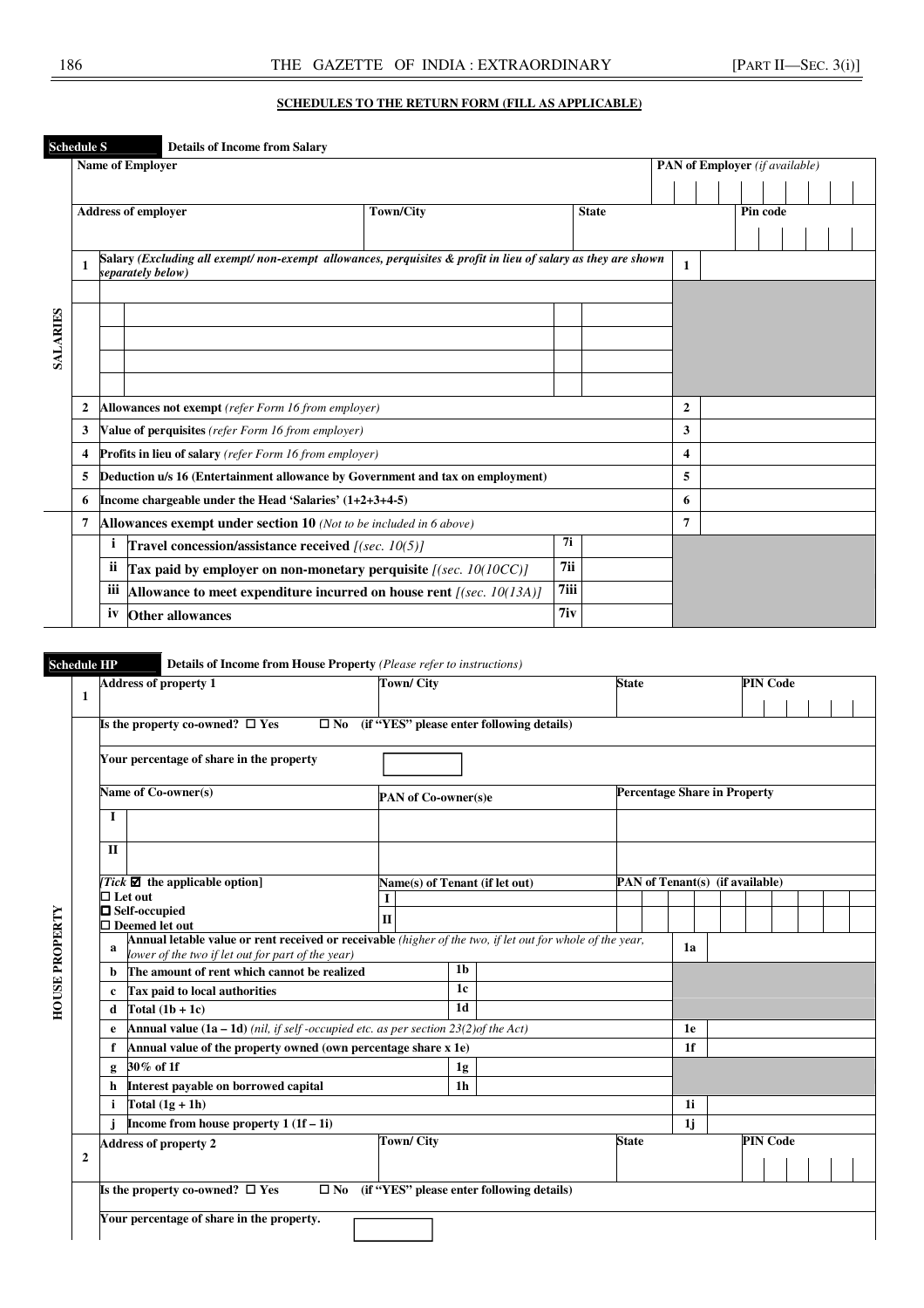| Name of Co-owner(s)                                                                                                                                                | <b>PAN of Co-owner(s)</b>                                                                                                                                                              |  |                |                                |  | <b>Percentage Share in Property</b> |    |  |  |                                 |  |  |
|--------------------------------------------------------------------------------------------------------------------------------------------------------------------|----------------------------------------------------------------------------------------------------------------------------------------------------------------------------------------|--|----------------|--------------------------------|--|-------------------------------------|----|--|--|---------------------------------|--|--|
| I                                                                                                                                                                  |                                                                                                                                                                                        |  |                |                                |  |                                     |    |  |  |                                 |  |  |
| $\mathbf{I}$                                                                                                                                                       |                                                                                                                                                                                        |  |                |                                |  |                                     |    |  |  |                                 |  |  |
| Tick $\blacksquare$ the applicable option]                                                                                                                         |                                                                                                                                                                                        |  |                | Name(s) of Tenant (if let out) |  |                                     |    |  |  | PAN of Tenant(s) (if available) |  |  |
| $\Box$ Let out                                                                                                                                                     |                                                                                                                                                                                        |  |                |                                |  |                                     |    |  |  |                                 |  |  |
| $\Box$ Self-occupied                                                                                                                                               |                                                                                                                                                                                        |  |                |                                |  |                                     |    |  |  |                                 |  |  |
| $\Box$ Deemed let out                                                                                                                                              | $_{\rm II}$                                                                                                                                                                            |  |                |                                |  |                                     |    |  |  |                                 |  |  |
| Annual letable value or rent received/ receivable (higher of the two, if let out for whole of the year, lower<br>a<br>of the two, if let out for part of the year) |                                                                                                                                                                                        |  |                |                                |  |                                     | 2a |  |  |                                 |  |  |
| The amount of rent which cannot be realized<br>b.                                                                                                                  |                                                                                                                                                                                        |  | 2 <sub>h</sub> |                                |  |                                     |    |  |  |                                 |  |  |
| Tax paid to local authorities<br>c                                                                                                                                 |                                                                                                                                                                                        |  | 2c             |                                |  |                                     |    |  |  |                                 |  |  |
| Total $(2b + 2c)$<br>d                                                                                                                                             |                                                                                                                                                                                        |  | 2d             |                                |  |                                     |    |  |  |                                 |  |  |
| Annual value $(2a - 2d)$<br>e                                                                                                                                      |                                                                                                                                                                                        |  |                |                                |  |                                     | 2e |  |  |                                 |  |  |
| Annual value of the property owned (own percentage share x 2e)                                                                                                     |                                                                                                                                                                                        |  |                |                                |  |                                     | 2f |  |  |                                 |  |  |
| 30% of 2f<br>g                                                                                                                                                     |                                                                                                                                                                                        |  | 2g             |                                |  |                                     |    |  |  |                                 |  |  |
| Interest payable on borrowed capital<br>h                                                                                                                          |                                                                                                                                                                                        |  | 2 <sub>h</sub> |                                |  |                                     |    |  |  |                                 |  |  |
| Total $(2g + 2h)$                                                                                                                                                  |                                                                                                                                                                                        |  |                |                                |  |                                     | 2i |  |  |                                 |  |  |
| Income from house property $2(2f - 2i)$                                                                                                                            |                                                                                                                                                                                        |  |                |                                |  |                                     | 2j |  |  |                                 |  |  |
| Income under the head "Income from house property"                                                                                                                 |                                                                                                                                                                                        |  |                |                                |  |                                     |    |  |  |                                 |  |  |
| a                                                                                                                                                                  |                                                                                                                                                                                        |  |                |                                |  |                                     | 3a |  |  |                                 |  |  |
| b                                                                                                                                                                  | Unrealized rent and Arrears of rent received during the year under section 25A after deducting 30%<br><b>Total (1j + 2j + 3a)</b> (if negative take the figure to 2i of schedule CYLA) |  |                |                                |  |                                     |    |  |  |                                 |  |  |

*NOTE* ► *Please include the income of the specified persons referred to in Schedule SPI while computing the income under this head* 

# **Schedule CG Capital Gains**

## **A Short-term Capital Gains (STCG)** *(Sub-items 3 and 4 are not applicable for residents)* **1 From sale of land or building or both a i Full value of consideration received/receivable <b>a i ai ii Value of property as per stamp valuation authority aii iii Full value of consideration adopted as per section 50C for the purpose of Capital Gains (ai or aii) aiii b Deductions under section 48 i** Cost of acquisition without indexation **bi** bi **ii** Cost of Improvement without indexation **built contained** bii **iii** Expenditure wholly and exclusively in connection with transfer biii  $iv$   $Total (bi + bii + biii)$  biv  $\frac{c}{\text{Balance (aiii - biv)}}$  1c **d Deduction under section 54B** *(Specify details in item D below)* **1d e Short-term Capital Gains on Immovable property (1c - 1d) A1e Short-term Capital Gains**  Short-term Capital Gains **2 From sale of equity share or unit of equity oriented Mutual Fund (MF) or unit of a business trust on which STT is paid under section 111A or 115AD(1)(ii) proviso (for FII) a Full value of consideration** 2a **b Deductions under section 48 i** Cost of acquisition without indexation ii Cost of Improvement without indexation **building the state of Improvement without indexation iii Expenditure wholly and exclusively in connection with transfer biii iv Total (i + ii + iii) biv**   $c \quad \text{Balance } (2a - biv)$  2c **Loss to be disallowed u/s 94(7) or 94(8)- for example if asset bought/acquired within 3 months prior to record date and dividend/income/bonus units are d 2d received, then loss arising out of sale of such asset to be ignored (Enter positive value only) e** Short-term capital gain on equity share or equity oriented MF (STT paid) (2c +2d) A2e **<sup>3</sup>For NON-RESIDENT, not being an FII- from sale of shares or debentures of an Indian company (to be computed with foreign exchange adjustment under first proviso to section 48) a STCG on transactions on which securities transaction tax (STT) is paid A3a b STCG on transactions on which securities transaction tax (STT) is not paid A3b 4 For NON-RESIDENT- from sale of securities (other than those at A2) by an FII as per section 115AD a** i In case securities sold include shares of a company other than quoted shares, enter **the following details**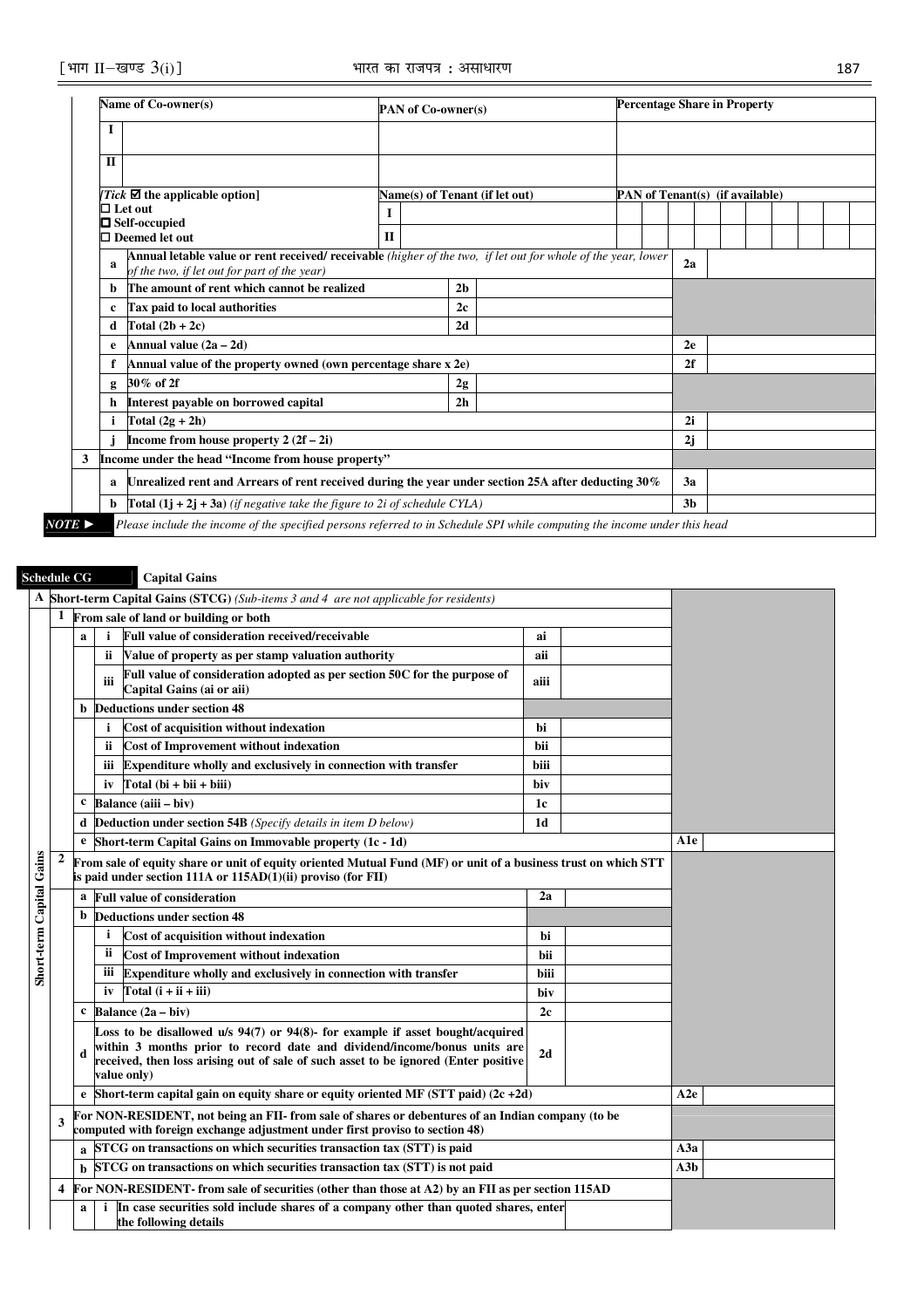|   |                  |                             |                                                                                    |                      |                           |                              | a Full value of consideration received/receivable in respect of unquoted                                                                                         |                                    |          |                                                                                                              |     |
|---|------------------|-----------------------------|------------------------------------------------------------------------------------|----------------------|---------------------------|------------------------------|------------------------------------------------------------------------------------------------------------------------------------------------------------------|------------------------------------|----------|--------------------------------------------------------------------------------------------------------------|-----|
|   |                  |                             | shares                                                                             |                      |                           |                              |                                                                                                                                                                  |                                    |          |                                                                                                              |     |
|   |                  |                             | manner                                                                             |                      |                           |                              | b Fair market value of unquoted shares determined in the prescribed                                                                                              |                                    |          |                                                                                                              |     |
|   |                  |                             |                                                                                    |                      |                           |                              | c Full value of consideration in respect of unquoted shares adopted as per<br>section 50CA for the purpose of Capital Gains (higher of a or b)                   |                                    | ic       |                                                                                                              |     |
|   |                  | shares                      |                                                                                    |                      |                           |                              | ii Full value of consideration in respect of securities other than unquoted                                                                                      |                                    |          |                                                                                                              |     |
|   |                  | iii $Total (ic + ii)$       |                                                                                    |                      |                           |                              |                                                                                                                                                                  |                                    | aiii     |                                                                                                              |     |
|   | b                |                             | <b>Deductions under section 48</b>                                                 |                      |                           |                              |                                                                                                                                                                  |                                    |          |                                                                                                              |     |
|   |                  | i.                          | Cost of acquisition without indexation                                             |                      |                           |                              |                                                                                                                                                                  |                                    | bi       |                                                                                                              |     |
|   |                  | ii.                         | Cost of improvement without indexation                                             |                      |                           |                              |                                                                                                                                                                  |                                    | bii      |                                                                                                              |     |
|   |                  | iii                         |                                                                                    |                      |                           |                              | Expenditure wholly and exclusively in connection with transfer                                                                                                   |                                    | biii     |                                                                                                              |     |
|   |                  | iv                          | Total $(i + ii + iii)$                                                             |                      |                           |                              |                                                                                                                                                                  |                                    |          |                                                                                                              |     |
|   | c                |                             | Balance (4aiii – biv)                                                              |                      |                           |                              |                                                                                                                                                                  |                                    | biv      |                                                                                                              |     |
|   |                  |                             |                                                                                    |                      |                           |                              | Loss to be disallowed u/s 94(7) or 94(8)- for example if security bought/acquired                                                                                |                                    | 4c       |                                                                                                              |     |
|   |                  |                             | positive value only)                                                               |                      |                           |                              | within 3 months prior to record date and dividend/income/bonus units are<br>received, then loss arising out of sale of such security to be ignored (Enter        |                                    | 4d       |                                                                                                              |     |
|   |                  |                             |                                                                                    |                      |                           |                              | e Short-term capital gain on sale of securities by an FII (other than those at $A2$ ) (4c +4d)                                                                   |                                    |          |                                                                                                              | A4e |
| 5 |                  |                             | From sale of assets other than at A1 or A2 or A3 or A4 above                       |                      |                           |                              |                                                                                                                                                                  |                                    |          |                                                                                                              |     |
|   | a                | $\mathbf{i}$                |                                                                                    |                      |                           |                              | In case assets sold include shares of a company other than quoted shares, enter the                                                                              |                                    |          |                                                                                                              |     |
|   |                  |                             | following details                                                                  |                      |                           |                              | a Full value of consideration received/receivable in respect of unquoted                                                                                         |                                    |          |                                                                                                              |     |
|   |                  |                             | shares                                                                             |                      |                           |                              | b Fair market value of unquoted shares determined in the prescribed                                                                                              |                                    |          |                                                                                                              |     |
|   |                  |                             | manner                                                                             |                      |                           |                              | c Full value of consideration in respect of unquoted shares adopted as per                                                                                       |                                    | ic       |                                                                                                              |     |
|   |                  |                             |                                                                                    |                      |                           |                              | section 50CA for the purpose of Capital Gains (higher of a or b)<br>ii Full value of consideration in respect of assets other than unquoted shares               |                                    |          |                                                                                                              |     |
|   |                  | iii $\Gamma$ otal (ic + ii) |                                                                                    |                      |                           |                              |                                                                                                                                                                  |                                    | aiii     |                                                                                                              |     |
|   | b                |                             | <b>Deductions under section 48</b>                                                 |                      |                           |                              |                                                                                                                                                                  |                                    |          |                                                                                                              |     |
|   |                  | $\mathbf{i}$                | Cost of acquisition without indexation                                             |                      |                           |                              |                                                                                                                                                                  |                                    | bi       |                                                                                                              |     |
|   |                  | ii.                         | <b>Cost of Improvement without indexation</b>                                      |                      |                           |                              |                                                                                                                                                                  |                                    | bii      |                                                                                                              |     |
|   |                  |                             |                                                                                    |                      |                           |                              | Expenditure wholly and exclusively in connection with transfer                                                                                                   |                                    |          |                                                                                                              |     |
|   |                  | iii                         |                                                                                    |                      |                           |                              |                                                                                                                                                                  |                                    | biii     |                                                                                                              |     |
|   |                  |                             | iv $Total(i + ii + iii)$                                                           |                      |                           |                              |                                                                                                                                                                  |                                    | biv      |                                                                                                              |     |
|   | c                |                             | Balance (5aiii - biv)                                                              |                      |                           |                              |                                                                                                                                                                  |                                    | 5c       |                                                                                                              |     |
|   |                  |                             |                                                                                    |                      |                           |                              | d $\ln$ case of asset (security/unit) loss to be disallowed u/s 94(7) or 94(8)- for<br>example if asset bought/acquired within 3 months prior to record date and |                                    | 5d       |                                                                                                              |     |
|   |                  |                             |                                                                                    |                      |                           |                              | dividend/income/bonus units are received, then loss arising out of sale of such                                                                                  |                                    |          |                                                                                                              |     |
|   |                  |                             | asset to be ignored (Enter positive value only)                                    |                      |                           |                              |                                                                                                                                                                  |                                    |          |                                                                                                              |     |
|   | e                |                             |                                                                                    |                      |                           |                              | STCG on assets other than at A1 or A2 or A3 or A4 above $(5c + 5d)$                                                                                              |                                    |          |                                                                                                              | A5e |
| 6 |                  |                             | Amount deemed to be short term capital gains                                       |                      |                           |                              |                                                                                                                                                                  |                                    |          |                                                                                                              |     |
| a |                  |                             | $\Box$ Yes $\Box$ No $\Box$ Not applicable. If yes, then provide the details below |                      |                           |                              | deposited in the Capital Gains Accounts Scheme within due date for that year?                                                                                    |                                    |          | Whether any amount of unutilized capital gain on asset transferred during the previous years shown below was |     |
|   |                  | SI. Previous vear           |                                                                                    | Section under which  |                           |                              | New asset acquired/constructed                                                                                                                                   |                                    |          | <b>Amount not used for</b>                                                                                   |     |
|   |                  | in which asset              |                                                                                    | deduction claimed in |                           |                              | Year in which asset Amount utilised out of                                                                                                                       |                                    |          | new asset or remained                                                                                        |     |
|   |                  | transferred                 |                                                                                    | that year            |                           |                              | acquired/constructed Capital Gains account                                                                                                                       |                                    |          | unutilized in Capital                                                                                        |     |
|   |                  | $i$ 2015-16                 | 54B                                                                                |                      |                           |                              |                                                                                                                                                                  |                                    |          | gains account $(X)$                                                                                          |     |
| b |                  |                             | Amount deemed to be short term capital gains, other than at 'a'                    |                      |                           |                              |                                                                                                                                                                  |                                    |          |                                                                                                              |     |
|   |                  |                             | Total amount deemed to be short term capital gains $(aXi + b)$                     |                      |                           |                              |                                                                                                                                                                  |                                    |          |                                                                                                              | A6  |
| 7 |                  |                             |                                                                                    |                      |                           |                              | Amount of STCG included in A1-A6 but not chargeable to tax or chargeable at special rates in India as per                                                        |                                    |          |                                                                                                              |     |
|   | DTAA             |                             |                                                                                    |                      |                           |                              |                                                                                                                                                                  |                                    |          |                                                                                                              |     |
|   |                  |                             | Item No. A1                                                                        | Country              |                           | Rate as per<br><b>Treaty</b> | <b>Whether TRC</b>                                                                                                                                               |                                    |          |                                                                                                              |     |
|   | SI.<br>No.       | income                      | Amount of to A6 above<br>in which                                                  | name &               | Article of<br><b>DTAA</b> | (enter NIL, if               | obtained                                                                                                                                                         | Section of Rate as per<br>I.T. Act | I.T. Act | Applicable rate<br>[lower of $(6)$ or $(9)$ ]                                                                |     |
|   |                  |                             | included                                                                           | Code                 |                           | not<br>chargeable)           | (Y/N)                                                                                                                                                            |                                    |          |                                                                                                              |     |
|   | $\left(1\right)$ | (2)                         | (3)                                                                                | (4)                  | (5)                       | (6)                          | (7)                                                                                                                                                              | (8)                                | (9)      | (10)                                                                                                         |     |
|   | 1                |                             |                                                                                    |                      |                           |                              |                                                                                                                                                                  |                                    |          |                                                                                                              |     |
|   |                  |                             |                                                                                    |                      |                           |                              |                                                                                                                                                                  |                                    |          |                                                                                                              |     |
|   | п                |                             |                                                                                    |                      |                           |                              |                                                                                                                                                                  |                                    |          |                                                                                                              |     |
|   | a                |                             | Total amount of STCG not chargeable to tax in India as per DTAA                    |                      |                           |                              |                                                                                                                                                                  |                                    |          |                                                                                                              | A7a |
|   | b                |                             |                                                                                    |                      |                           |                              | Total amount of STCG chargeable at special rates in India as per DTAA                                                                                            |                                    |          |                                                                                                              | A7b |
| 8 |                  |                             |                                                                                    |                      |                           |                              | Total Short-term Capital Gain (A1e+ A2e+ A3a+ A3b+ A4e+ A5e+A6-A7a)                                                                                              |                                    |          |                                                                                                              | A8  |
|   |                  |                             |                                                                                    |                      |                           |                              | <b>B</b> Long-term capital gain (LTCG) (Sub-items 4, 5 $\&$ 6 are not applicable for residents)                                                                  |                                    |          |                                                                                                              |     |
| 1 |                  |                             | From sale of land or building or both                                              |                      |                           |                              |                                                                                                                                                                  |                                    |          |                                                                                                              |     |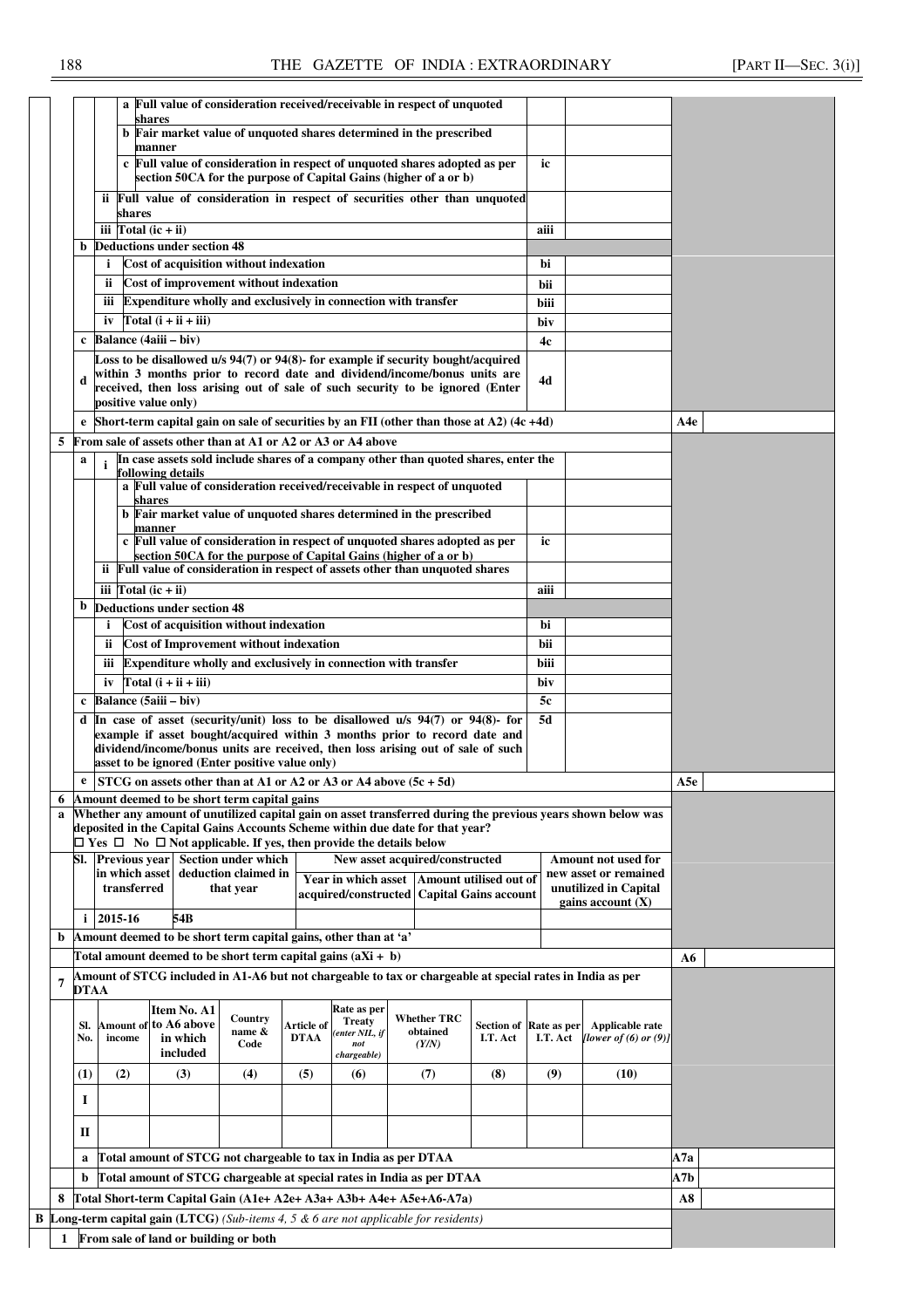|                         |              | a      | i.           | <b>Full value of consideration received/receivable</b>                                                                                                       | ai             |                 |
|-------------------------|--------------|--------|--------------|--------------------------------------------------------------------------------------------------------------------------------------------------------------|----------------|-----------------|
|                         |              |        | ii.          | Value of property as per stamp valuation authority                                                                                                           | aii            |                 |
|                         |              |        | iii          | Full value of consideration adopted as per section 50C for the purpose of                                                                                    | aiii           |                 |
|                         |              |        |              | Capital Gains (ai or aii)                                                                                                                                    |                |                 |
|                         |              | b      |              | Deductions under section 48                                                                                                                                  |                |                 |
|                         |              |        | i.           | Cost of acquisition with indexation                                                                                                                          | bi             |                 |
|                         |              |        | ii.          | <b>Cost of Improvement with indexation</b>                                                                                                                   | bii            |                 |
|                         |              |        | iii          | <b>Expenditure wholly and exclusively in connection with transfer</b>                                                                                        | biii           |                 |
|                         |              |        | iv           | $Total (bi + bii + biii)$                                                                                                                                    | biv            |                 |
|                         |              | c      |              | Balance (aiii – biv)                                                                                                                                         | 1c             |                 |
|                         |              | d      | below)       | Deduction under section 54/54B/54EC/54EE/54F/54GB (Specify details in item D                                                                                 | 1 <sub>d</sub> |                 |
|                         |              | e      |              | Long-term Capital Gains on Immovable property (1c - 1d)                                                                                                      |                | B <sub>1e</sub> |
|                         | $\mathbf{2}$ |        |              | From sale of bonds or debenture (other than capital indexed bonds issued by Government)                                                                      |                |                 |
|                         |              | a      |              | <b>Full value of consideration</b>                                                                                                                           | 2a             |                 |
|                         |              | b      |              | <b>Deductions under section 48</b>                                                                                                                           |                |                 |
|                         |              |        | i            | Cost of acquisition without indexation                                                                                                                       | bi             |                 |
|                         |              |        | ii.          | Cost of improvement without indexation                                                                                                                       | bii            |                 |
|                         |              |        |              | iii Expenditure wholly and exclusively in connection with transfer                                                                                           | biii           |                 |
|                         |              |        |              | iv $Total (bi + bii + biii)$                                                                                                                                 | biv            |                 |
|                         |              | c      |              | Balance (2a - biv)                                                                                                                                           | 2c             |                 |
|                         |              | d      |              | <b>Deduction under sections 54EC/54EE/54F</b> (Specify details in item D below)                                                                              | 2d             |                 |
|                         |              | e      |              | <b>LTCG</b> on bonds or debenture $(2c - 2d)$                                                                                                                |                | B <sub>2e</sub> |
|                         | 3            |        |              | From sale of, (i) listed securities (other than a unit) or zero coupon bonds where proviso under section 112(1)                                              |                |                 |
|                         |              |        |              | is applicable (ii) GDR of an Indian company referred in sec. 115ACA<br><b>Full value of consideration</b>                                                    | 3a             |                 |
|                         |              | a<br>b |              | <b>Deductions under section 48</b>                                                                                                                           |                |                 |
|                         |              |        | i.           | Cost of acquisition without indexation                                                                                                                       | bi             |                 |
|                         |              |        | ii           | Cost of improvement without indexation                                                                                                                       | bii            |                 |
|                         |              |        | iii          | Expenditure wholly and exclusively in connection with transfer                                                                                               | biii           |                 |
|                         |              |        | iv           | $Total (bi + bii + biii)$                                                                                                                                    | biv            |                 |
|                         |              | c      |              | Balance $(3a - biv)$                                                                                                                                         | 3c             |                 |
|                         |              | d      |              | <b>Deduction under sections 54EC/54EE/54F</b> (Specify details in item D below)                                                                              | 3d             |                 |
| Long-term Capital Gains |              | e      |              | Long-term Capital Gains on assets at B3 above $(3c - 3d)$                                                                                                    |                | B3e             |
|                         | 4            |        |              | For NON-RESIDENTS- from sale of shares or debenture of Indian company (to be computed with foreign<br>exchange adjustment under first proviso to section 48) |                |                 |
|                         |              | a      |              | LTCG computed without indexation benefit                                                                                                                     | 4a             |                 |
|                         |              | b      |              | Deduction under sections 54EC/54EE/54F (Specify details in item D below)                                                                                     | 4b             |                 |
|                         |              | c      |              | LTCG on share or debenture (4a-4b)                                                                                                                           |                | B4c             |
|                         |              |        |              | For NON-RESIDENTS- from sale of, (i) unlisted securities as per sec. $112(1)(c)$ , (ii) bonds or GDR as referred                                             |                |                 |
|                         | 5            |        |              | in sec. 115AC, (iii) securities by FII as referred to in sec. 115AD                                                                                          |                |                 |
|                         |              | a      | i            | In case securities sold include shares of a company other than quoted shares,<br>enter the following details                                                 |                |                 |
|                         |              |        |              | a Full value of consideration received/receivable in respect of unquoted                                                                                     |                |                 |
|                         |              |        |              | shares                                                                                                                                                       |                |                 |
|                         |              |        |              | b Fair market value of unquoted shares determined in the prescribed<br>manner                                                                                |                |                 |
|                         |              |        |              | Full value of consideration in respect of unquoted shares adopted as<br>$\mathbf{c}$                                                                         | ic             |                 |
|                         |              |        |              | per section 50CA for the purpose of Capital Gains (higher of a or b)                                                                                         |                |                 |
|                         |              |        |              | ii Full value of consideration in respect of securities other than unquoted<br>shares                                                                        |                |                 |
|                         |              |        |              | iii $Total (ic + ii)$                                                                                                                                        | aiii           |                 |
|                         |              | b      |              | <b>Deductions under section 48</b>                                                                                                                           |                |                 |
|                         |              |        | $\mathbf{i}$ | Cost of acquisition without indexation                                                                                                                       | bi             |                 |
|                         |              |        | ii           | Cost of improvement without indexation                                                                                                                       | bii            |                 |
|                         |              |        | Ш            | Expenditure wholly and exclusively in connection with transfer                                                                                               | biii           |                 |
|                         |              |        | iv           | $Total (bi + bii + biii)$                                                                                                                                    | biv            |                 |
|                         |              | c      |              | Balance (5aiii - biv)                                                                                                                                        | 5c             |                 |
|                         |              |        |              | <b>Deduction under sections 54EC/54EE/54F</b> (Specify details in item D below)                                                                              | 5d             |                 |
|                         |              | d      |              |                                                                                                                                                              |                |                 |
|                         |              | e      |              | Long-term Capital Gains on assets at 5 above in case of NON-REESIDENT $(5c - 5d)$                                                                            |                | B5e             |
|                         | 6            |        |              | <b>From sale of foreign exchange asset by NON-RESIDENT INDIAN</b> (If opted under chapter XII-A)                                                             |                |                 |
|                         |              | a      |              | <b>LTCG</b> on sale of specified asset (computed without indexation)                                                                                         | 6a             |                 |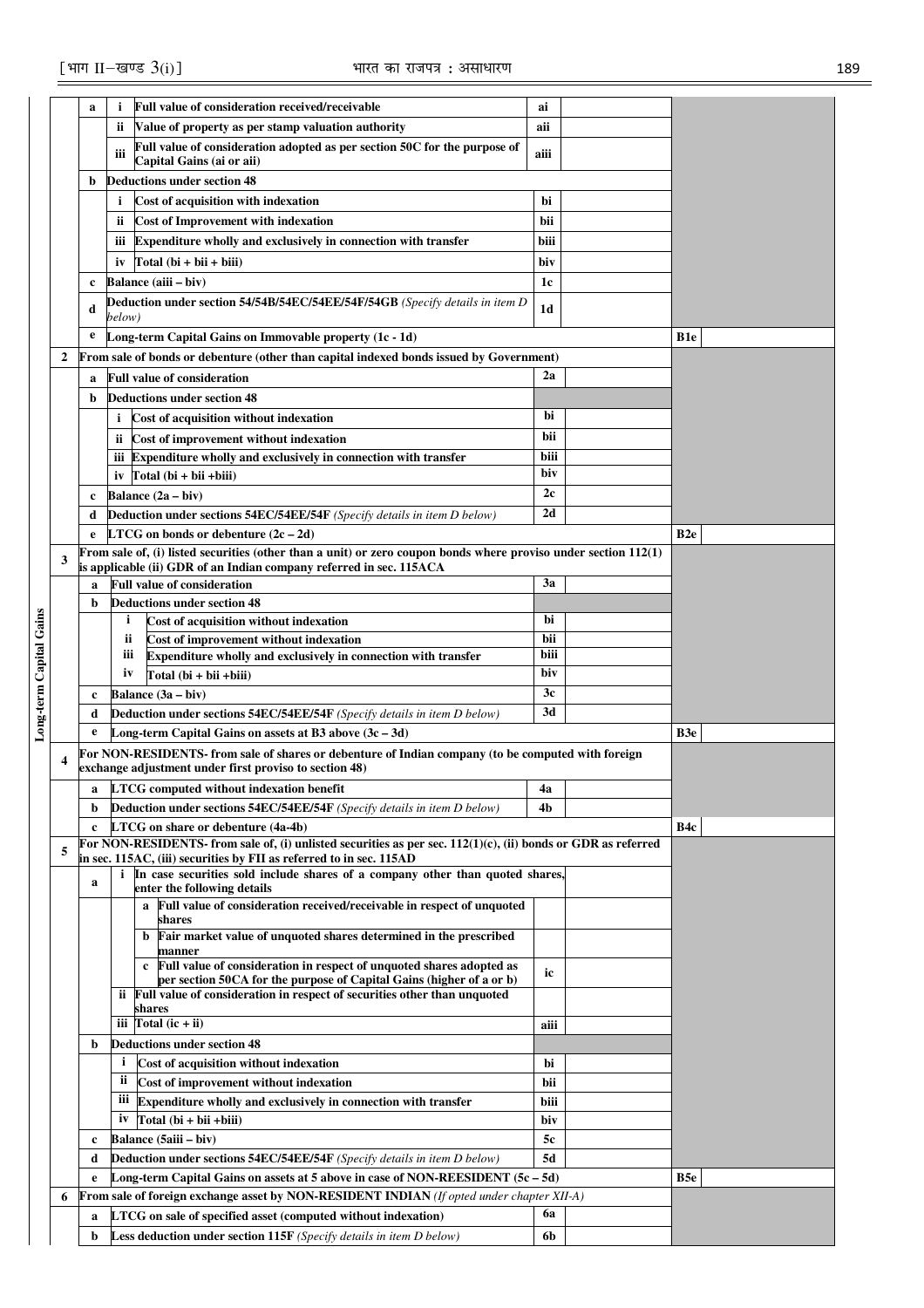|    | c                                                                                                                                                                                            |              |                                                             |                    | Balance LTCG on sale of specified asset $(6a - 6b)$                 |             |                                                                                                                               |                        |                       |                                                       |                    | Вбс        |                  |  |
|----|----------------------------------------------------------------------------------------------------------------------------------------------------------------------------------------------|--------------|-------------------------------------------------------------|--------------------|---------------------------------------------------------------------|-------------|-------------------------------------------------------------------------------------------------------------------------------|------------------------|-----------------------|-------------------------------------------------------|--------------------|------------|------------------|--|
|    | d                                                                                                                                                                                            |              |                                                             |                    | LTCG on sale of asset, other than specified asset                   |             |                                                                                                                               |                        | 6d                    |                                                       |                    |            |                  |  |
|    |                                                                                                                                                                                              |              | (computed without indexation)                               |                    |                                                                     |             |                                                                                                                               |                        |                       |                                                       |                    |            |                  |  |
|    | e                                                                                                                                                                                            |              |                                                             |                    |                                                                     |             | Less deduction under section 115F (Specify details in item D below)                                                           |                        |                       | 6e                                                    |                    |            |                  |  |
|    | f                                                                                                                                                                                            |              |                                                             |                    |                                                                     |             | Balance LTCG on sale of asset, other than specified asset (6d - 6e)                                                           |                        |                       |                                                       |                    | <b>B6f</b> |                  |  |
| 7  |                                                                                                                                                                                              |              |                                                             |                    | From sale of assets where B1 to B6 above are not applicable         |             |                                                                                                                               |                        |                       |                                                       |                    |            |                  |  |
|    | a                                                                                                                                                                                            |              |                                                             |                    |                                                                     |             | In case assets sold include shares of a company other than quoted shares, enter                                               |                        |                       |                                                       |                    |            |                  |  |
|    |                                                                                                                                                                                              |              | the following details                                       |                    |                                                                     |             |                                                                                                                               |                        |                       |                                                       |                    |            |                  |  |
|    |                                                                                                                                                                                              |              |                                                             |                    |                                                                     |             | Full value of consideration received/receivable in respect of unquoted                                                        |                        |                       |                                                       |                    |            |                  |  |
|    |                                                                                                                                                                                              |              | shares                                                      |                    |                                                                     |             |                                                                                                                               |                        |                       |                                                       |                    |            |                  |  |
|    |                                                                                                                                                                                              |              |                                                             |                    |                                                                     |             | b Fair market value of unquoted shares determined in the prescribed                                                           |                        |                       |                                                       |                    |            |                  |  |
|    |                                                                                                                                                                                              |              | manner                                                      |                    |                                                                     |             |                                                                                                                               |                        |                       |                                                       |                    |            |                  |  |
|    | c Full value of consideration in respect of unquoted shares adopted as per                                                                                                                   |              |                                                             |                    |                                                                     |             |                                                                                                                               |                        |                       |                                                       |                    |            |                  |  |
|    |                                                                                                                                                                                              |              |                                                             |                    |                                                                     |             |                                                                                                                               |                        |                       | ic                                                    |                    |            |                  |  |
|    |                                                                                                                                                                                              |              |                                                             |                    |                                                                     |             | section 50CA for the purpose of Capital Gains (higher of a or b)                                                              |                        |                       |                                                       |                    |            |                  |  |
|    |                                                                                                                                                                                              |              |                                                             |                    |                                                                     |             | ii Full value of consideration in respect of assets other than unquoted shares                                                |                        |                       |                                                       |                    |            |                  |  |
|    |                                                                                                                                                                                              |              | iii $\Gamma$ otal (ic + ii)                                 |                    |                                                                     |             |                                                                                                                               |                        |                       | aiii                                                  |                    |            |                  |  |
|    | b                                                                                                                                                                                            |              | <b>Deductions under section 48</b>                          |                    |                                                                     |             |                                                                                                                               |                        |                       |                                                       |                    |            |                  |  |
|    |                                                                                                                                                                                              | i            |                                                             |                    | Cost of acquisition with indexation                                 |             |                                                                                                                               |                        |                       | bi                                                    |                    |            |                  |  |
|    |                                                                                                                                                                                              |              |                                                             |                    |                                                                     |             |                                                                                                                               |                        |                       |                                                       |                    |            |                  |  |
|    |                                                                                                                                                                                              | ii.          |                                                             |                    | Cost of improvement with indexation                                 |             |                                                                                                                               |                        |                       | bii                                                   |                    |            |                  |  |
|    |                                                                                                                                                                                              |              |                                                             |                    |                                                                     |             | iii Expenditure wholly and exclusively in connection with transfer                                                            |                        |                       | biii                                                  |                    |            |                  |  |
|    |                                                                                                                                                                                              | iv           | Total (bi + bii + biii)                                     |                    |                                                                     |             |                                                                                                                               |                        |                       | biv                                                   |                    |            |                  |  |
|    | c                                                                                                                                                                                            |              | Balance (7aiii - biv)                                       |                    |                                                                     |             |                                                                                                                               |                        |                       | 7с                                                    |                    |            |                  |  |
|    | d                                                                                                                                                                                            |              |                                                             |                    |                                                                     |             | Deduction under sections 54EC/54EE/54F (Specify details in item D below)                                                      |                        |                       | 7d                                                    |                    |            |                  |  |
|    | e                                                                                                                                                                                            |              |                                                             |                    | Long-term Capital Gains on assets at B7 above (7c-7d)               |             |                                                                                                                               |                        |                       |                                                       |                    | B7e        |                  |  |
| 8  |                                                                                                                                                                                              |              |                                                             |                    | Amount deemed to be long-term capital gains                         |             |                                                                                                                               |                        |                       |                                                       |                    |            |                  |  |
|    |                                                                                                                                                                                              |              |                                                             |                    |                                                                     |             |                                                                                                                               |                        |                       |                                                       |                    |            |                  |  |
| a  | Whether any amount of unutilized capital gain on asset transferred during the previous year shown below was<br>deposited in the Capital Gains Accounts Scheme within due date for that year? |              |                                                             |                    |                                                                     |             |                                                                                                                               |                        |                       |                                                       |                    |            |                  |  |
|    |                                                                                                                                                                                              |              |                                                             |                    |                                                                     |             |                                                                                                                               |                        |                       |                                                       |                    |            |                  |  |
|    | SI.                                                                                                                                                                                          |              | Previous year in                                            |                    | Section under which                                                 |             | New asset acquired/constructed                                                                                                |                        |                       | Amount not used for                                   |                    |            |                  |  |
|    | which asset<br>deduction claimed in<br>Year in which asset<br><b>Amount utilised</b>                                                                                                         |              |                                                             |                    |                                                                     |             |                                                                                                                               |                        | new asset or remained |                                                       |                    |            |                  |  |
|    |                                                                                                                                                                                              |              | transferred                                                 |                    | that year                                                           |             | acquired/constructed                                                                                                          | out of Capital         |                       | unutilized in Capital                                 |                    |            |                  |  |
|    | <b>Gains account</b>                                                                                                                                                                         |              |                                                             |                    |                                                                     |             |                                                                                                                               |                        | gains account (X)     |                                                       |                    |            |                  |  |
|    | 2014-15<br>54/54F/ 54GB<br>i.                                                                                                                                                                |              |                                                             |                    |                                                                     |             |                                                                                                                               |                        |                       |                                                       |                    |            |                  |  |
|    | 2015-16<br>54B<br>ii.                                                                                                                                                                        |              |                                                             |                    |                                                                     |             |                                                                                                                               |                        |                       |                                                       |                    |            |                  |  |
|    |                                                                                                                                                                                              |              |                                                             |                    |                                                                     |             |                                                                                                                               |                        |                       |                                                       |                    |            |                  |  |
| b  |                                                                                                                                                                                              |              |                                                             |                    | Amount deemed to be long-term capital gains, other than at 'a'      |             |                                                                                                                               |                        |                       |                                                       |                    |            |                  |  |
|    |                                                                                                                                                                                              |              |                                                             |                    | Total amount deemed to be long-term capital gains $(aXi + aXi + b)$ |             |                                                                                                                               |                        |                       |                                                       |                    | <b>B8</b>  |                  |  |
| 9  |                                                                                                                                                                                              |              |                                                             |                    |                                                                     |             | Amount of LTCG included in B1-B8 but not chargeable to tax or chargeable at special rates in India as per DTAA                |                        |                       |                                                       |                    |            |                  |  |
|    |                                                                                                                                                                                              |              |                                                             |                    |                                                                     |             |                                                                                                                               |                        |                       |                                                       |                    |            |                  |  |
|    | Sl.                                                                                                                                                                                          |              | Amount of Item No. B1 to Country                            |                    |                                                                     | Article of  | Rate as per                                                                                                                   |                        |                       | Whether $\Big \ \text{Section of}\ \Big $ Rate as per | Applicable rate    |            |                  |  |
|    | No.                                                                                                                                                                                          |              | income                                                      | <b>B8</b> above in | name &                                                              | <b>DTAA</b> | <b>Treaty</b><br>(enter NIL, if not                                                                                           | <b>TRC</b><br>obtained | I.T. Act              | I.T. Act                                              | [lower of $(6)$ or |            |                  |  |
|    |                                                                                                                                                                                              |              |                                                             | which included     | Code                                                                |             | chargeable)                                                                                                                   | (Y/N)                  |                       |                                                       | $(9)$ ]            |            |                  |  |
|    | (1)                                                                                                                                                                                          |              | (2)                                                         | (3)                | (4)                                                                 | (5)         | (6)                                                                                                                           | (7)                    | (8)                   | (9)                                                   | (10)               |            |                  |  |
|    |                                                                                                                                                                                              |              |                                                             |                    |                                                                     |             |                                                                                                                               |                        |                       |                                                       |                    |            |                  |  |
|    | I                                                                                                                                                                                            |              |                                                             |                    |                                                                     |             |                                                                                                                               |                        |                       |                                                       |                    |            |                  |  |
|    | П                                                                                                                                                                                            |              |                                                             |                    |                                                                     |             |                                                                                                                               |                        |                       |                                                       |                    |            |                  |  |
|    | a                                                                                                                                                                                            |              |                                                             |                    | Total amount of LTCG not chargeable to tax as per DTAA              |             |                                                                                                                               |                        |                       |                                                       |                    |            | B <sub>9</sub> a |  |
|    | b                                                                                                                                                                                            |              |                                                             |                    |                                                                     |             | Total amount of LTCG chargeable at special rates as per DTAA                                                                  |                        |                       |                                                       |                    |            | B <sub>9</sub> b |  |
| 10 |                                                                                                                                                                                              |              |                                                             |                    |                                                                     |             | Total long term capital gain chargeable under I.T. Act [B1e +B2e +B3e + B4c + B5e +B6c+ B6f+ B7e+ B8 - B9a] (In               |                        |                       |                                                       |                    |            | <b>B10</b>       |  |
|    |                                                                                                                                                                                              |              |                                                             |                    | case of loss take the figure to 5xi of schedule CFL)                |             |                                                                                                                               |                        |                       |                                                       |                    |            |                  |  |
|    |                                                                                                                                                                                              |              |                                                             |                    |                                                                     |             | C Income chargeable under the head "CAPITAL GAINS" $(AS + B10)$ (take B10 as nil, if loss) (If C is negative, take the figure |                        |                       |                                                       |                    |            | $\mathbf C$      |  |
|    |                                                                                                                                                                                              |              |                                                             |                    |                                                                     |             | to $4xi$ of schedule CFL and if it is positive, take the figure to respective row in item $E$ )                               |                        |                       |                                                       |                    |            |                  |  |
|    |                                                                                                                                                                                              |              |                                                             |                    |                                                                     |             |                                                                                                                               |                        |                       |                                                       |                    |            |                  |  |
|    |                                                                                                                                                                                              |              | D Information about deduction claimed against Capital Gains |                    |                                                                     |             |                                                                                                                               |                        |                       |                                                       |                    |            |                  |  |
| 1  |                                                                                                                                                                                              |              |                                                             |                    |                                                                     |             | In case of deduction u/s 54/54B/54EC/54EE/54F/54GB/115F give following details                                                |                        |                       |                                                       |                    |            |                  |  |
|    | $\bf{a}$                                                                                                                                                                                     |              |                                                             |                    | Deduction claimed u/s 54                                            |             |                                                                                                                               |                        |                       |                                                       |                    |            |                  |  |
|    |                                                                                                                                                                                              | $\mathbf i$  | Date of transfer of original asset                          |                    |                                                                     |             |                                                                                                                               | ai                     |                       | dd/mm/yyyy                                            |                    |            |                  |  |
|    |                                                                                                                                                                                              | ii           | Cost of new residential house                               |                    |                                                                     |             |                                                                                                                               | aii                    |                       |                                                       |                    |            |                  |  |
|    |                                                                                                                                                                                              |              |                                                             |                    |                                                                     |             |                                                                                                                               |                        |                       |                                                       |                    |            |                  |  |
|    |                                                                                                                                                                                              | iii          |                                                             |                    | Date of purchase/construction of new residential house              |             |                                                                                                                               | aiii                   |                       | <i>dd/mm/yyyy</i>                                     |                    |            |                  |  |
|    |                                                                                                                                                                                              |              |                                                             |                    |                                                                     |             |                                                                                                                               |                        |                       |                                                       |                    |            |                  |  |
|    |                                                                                                                                                                                              | iv           |                                                             |                    |                                                                     |             | Amount deposited in Capital Gains Accounts Scheme before                                                                      | aiv                    |                       |                                                       |                    |            |                  |  |
|    |                                                                                                                                                                                              |              | due date                                                    |                    |                                                                     |             |                                                                                                                               |                        |                       |                                                       |                    |            |                  |  |
|    |                                                                                                                                                                                              | $\mathbf{v}$ | <b>Amount of deduction claimed</b>                          |                    |                                                                     |             |                                                                                                                               | av                     |                       |                                                       |                    |            |                  |  |
|    | b                                                                                                                                                                                            |              |                                                             |                    | Deduction claimed u/s 54B                                           |             |                                                                                                                               |                        |                       |                                                       |                    |            |                  |  |
|    |                                                                                                                                                                                              | i            | Date of transfer of original asset                          |                    |                                                                     |             |                                                                                                                               | bi                     |                       | dd/mm/yyyy                                            |                    |            |                  |  |
|    |                                                                                                                                                                                              | ii           | Cost of new agricultural land                               |                    | Date of purchase of new agricultural land                           |             |                                                                                                                               | bii                    |                       | dd/mm/yyyy                                            |                    |            |                  |  |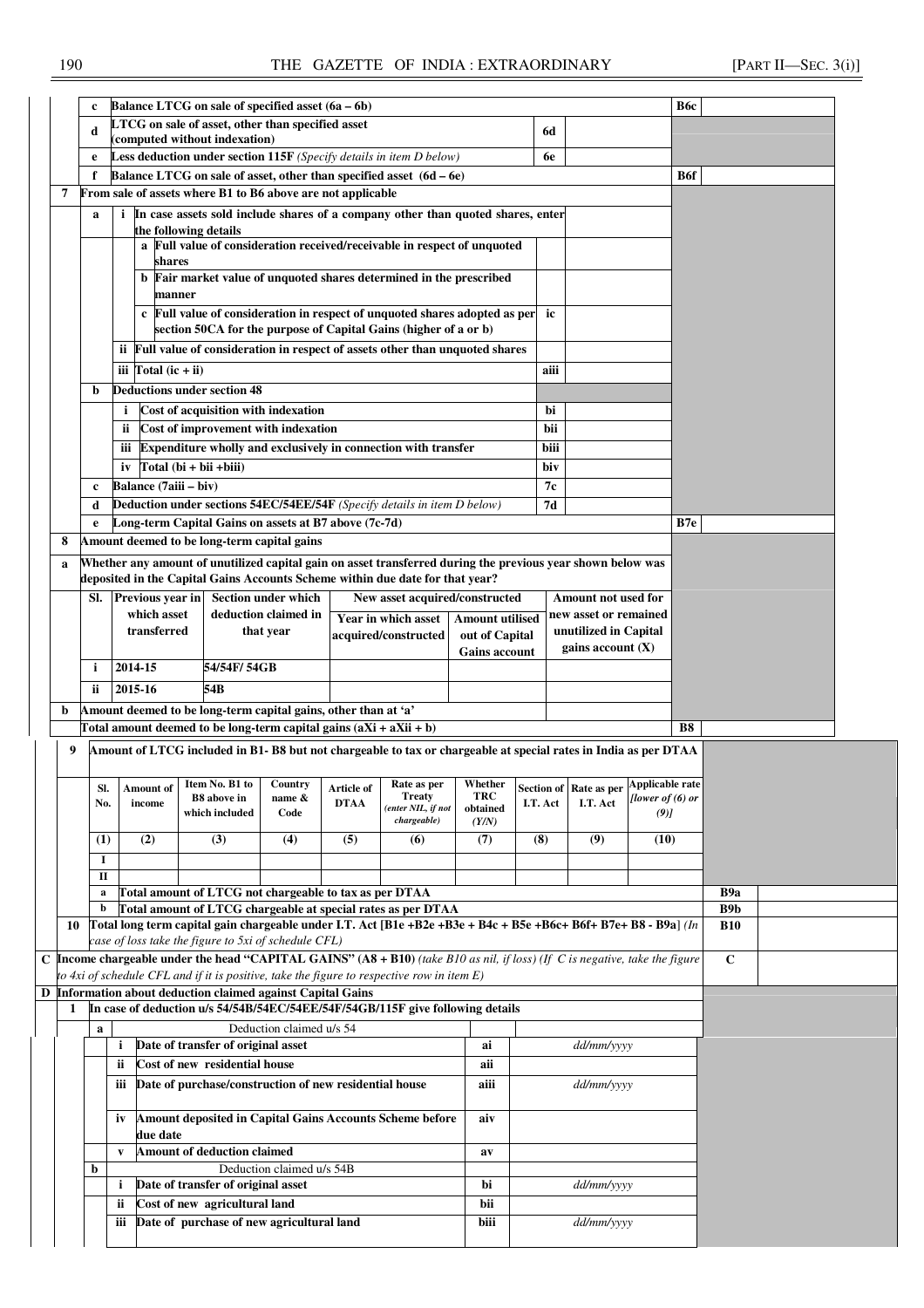|             | iv           | Amount deposited in Capital Gains Accounts Scheme before                         | biv   |            |
|-------------|--------------|----------------------------------------------------------------------------------|-------|------------|
|             | $\mathbf{v}$ | due date<br><b>Amount of deduction claimed</b>                                   | bv    |            |
| $\mathbf c$ |              | Deduction claimed u/s 54EC                                                       |       |            |
|             | i            | Date of transfer of original asset                                               | ci    | dd/mm/yyyy |
|             |              |                                                                                  |       |            |
|             | <b>ii</b>    | Amount invested in specified/notified bonds<br>(not exceeding fifty lakh rupees) | cii   |            |
|             |              |                                                                                  |       |            |
|             | iii          | Date of investment                                                               | ciii  | dd/mm/yyyy |
| d           | iv           | <b>Amount of deduction claimed</b><br>Deduction claimed u/s 54EE                 | civ   |            |
|             |              | Date of transfer of original asset                                               | di    | dd/mm/yyyy |
|             | i<br>ii      | Amount invested in specified asset                                               | dii   |            |
|             |              | Date of investment                                                               | diii  |            |
|             | iii          |                                                                                  |       | dd/mm/yyyy |
|             | iv           | <b>Amount of deduction claimed</b><br>Deduction claimed u/s 54F                  | div   |            |
| e           |              |                                                                                  |       |            |
|             | i            | Date of transfer of original asset                                               | ei    | dd/mm/yyyy |
|             | ii           | Cost of new residential house                                                    | eii   |            |
|             | iii          | Date of purchase/construction of new residential house                           | eiii  | dd/mm/yyyy |
|             |              | Amount deposited in Capital Gains Accounts Scheme before                         |       |            |
|             | iv           | due date                                                                         | eiv   |            |
|             |              |                                                                                  |       |            |
|             | $\mathbf{v}$ | Amount of deduction claimed                                                      | ev    |            |
| f           |              | Deduction claimed u/s 54GB                                                       |       |            |
|             | i            | Date of transfer of original residential property                                | fi    | dd/mm/yyyy |
|             | <b>ii</b>    | PAN of the eligible company                                                      | fii   |            |
|             | iii          | Amount utilised for subscription of equity shares of eligible                    | fiii  |            |
|             |              | company                                                                          |       |            |
|             | iv           | Date of subscription of shares                                                   | fiv   | dd/mm/yyyy |
|             |              |                                                                                  |       |            |
|             | V            | Cost of new plant and machinery purchased by the eligible                        | fv    |            |
|             | vi           | company<br>Date of purchase of plant and machinery                               | fvi   | dd/mm/yyyy |
|             |              | vii Amount deposited in Capital Gains Accounts Scheme before                     | fvii  |            |
|             |              | due date                                                                         |       |            |
|             |              | viii Amount of deduction claimed                                                 | fviii |            |
| g           |              | Deduction claimed u/s 115F (for Non-Resident Indians)                            |       |            |
|             | i            | Date of transfer of original foreign exchange asset                              | gi    | dd/mm/yyyy |
|             |              |                                                                                  |       |            |
|             | 11           | Amount invested in new specified asset or savings certificate                    | gii   |            |
|             |              |                                                                                  |       |            |
|             | iii          | Date of investment                                                               | giii  | dd/mm/yyyy |
|             | iv           | <b>Amount of deduction claimed</b>                                               | giv   |            |
| h           |              | Total deduction claimed $(1a + 1b + 1c + 1d + 1e + 1f + 1g)$                     | 1h    |            |
|             |              |                                                                                  |       |            |

**E Set-off of current year capital losses with current year capital gains** *(excluding amounts included in A7 & B9 which is chargeable under DTAA)*

|    |     |                                                                                                                  |                                                                      | <b>Gain of current</b><br>year (Fill this         |                |                  | Short term capital loss set off |                       | Long term capital loss set off           |                       | Current year's capital                                |
|----|-----|------------------------------------------------------------------------------------------------------------------|----------------------------------------------------------------------|---------------------------------------------------|----------------|------------------|---------------------------------|-----------------------|------------------------------------------|-----------------------|-------------------------------------------------------|
|    |     | Sl. Type of Capital Gain                                                                                         |                                                                      | column only if<br>computed figure is<br>positive) | $15\%$         | $30\%$           | applicable rate                 | $10\%$                | 20%                                      |                       | gains remaining after set<br>off<br>$(7=1-2-3-4-5-6)$ |
|    |     |                                                                                                                  |                                                                      | 1                                                 | $\overline{2}$ | 3                | 4                               | 5                     | 6                                        |                       | 7                                                     |
|    |     |                                                                                                                  | Loss to be set off (Fill this row<br>if computed figure is negative) |                                                   | $(A2e+A3a)$    | A4e              | $(A1e+A3b+A5e$<br>$+A6$         | $(B3e+$<br>$B5e+ B6c$ | $(B1e+B2e+$<br>$B4c + B6f +$<br>$B7e+B8$ |                       |                                                       |
|    | ii. | <b>Short term</b><br>capital gain                                                                                | $15\%$                                                               | $(A2e+A3a)$                                       |                |                  |                                 |                       |                                          |                       |                                                       |
|    |     |                                                                                                                  | $30\%$                                                               | A4e                                               |                |                  |                                 |                       |                                          |                       |                                                       |
| iv |     |                                                                                                                  | applicable rate                                                      | $(A1e+A3b+A5e+$<br>A6)                            |                |                  |                                 |                       |                                          |                       |                                                       |
|    | V   | Long term                                                                                                        | $10\%$                                                               | $(B3e+B5e+B6c)$                                   |                |                  |                                 |                       |                                          |                       |                                                       |
|    |     | $\frac{1}{\nu i}$ capital gain                                                                                   | $20\%$                                                               | $(B1e+B2e+B4c+$<br>$B6f + B7e + B8$               |                |                  |                                 |                       |                                          |                       |                                                       |
|    |     |                                                                                                                  | vii Total loss set off $(ii + iii + iv + v + vi)$                    |                                                   |                |                  |                                 |                       |                                          |                       |                                                       |
|    |     |                                                                                                                  | viii Loss remaining after set off $(i - vii)$                        |                                                   |                |                  |                                 |                       |                                          |                       |                                                       |
|    |     |                                                                                                                  | Information about accrual/receipt of capital gain                    |                                                   |                |                  |                                 |                       |                                          |                       |                                                       |
|    |     |                                                                                                                  | Type of Capital gain / Date                                          |                                                   |                | <b>Upto 15/6</b> | (i)                             | 16/6 to 15/9<br>(ii)  | 16/9 to 15/12<br>(iii)                   | 16/12 to 15/3<br>(iv) | 16/3 to 31/3<br>(v)                                   |
|    |     | 1 Short-term capital gains taxable at the rate of $15\%$<br>Enter value from item 3iii of schedule BFLA, if any. |                                                                      |                                                   |                |                  |                                 |                       |                                          |                       |                                                       |

┓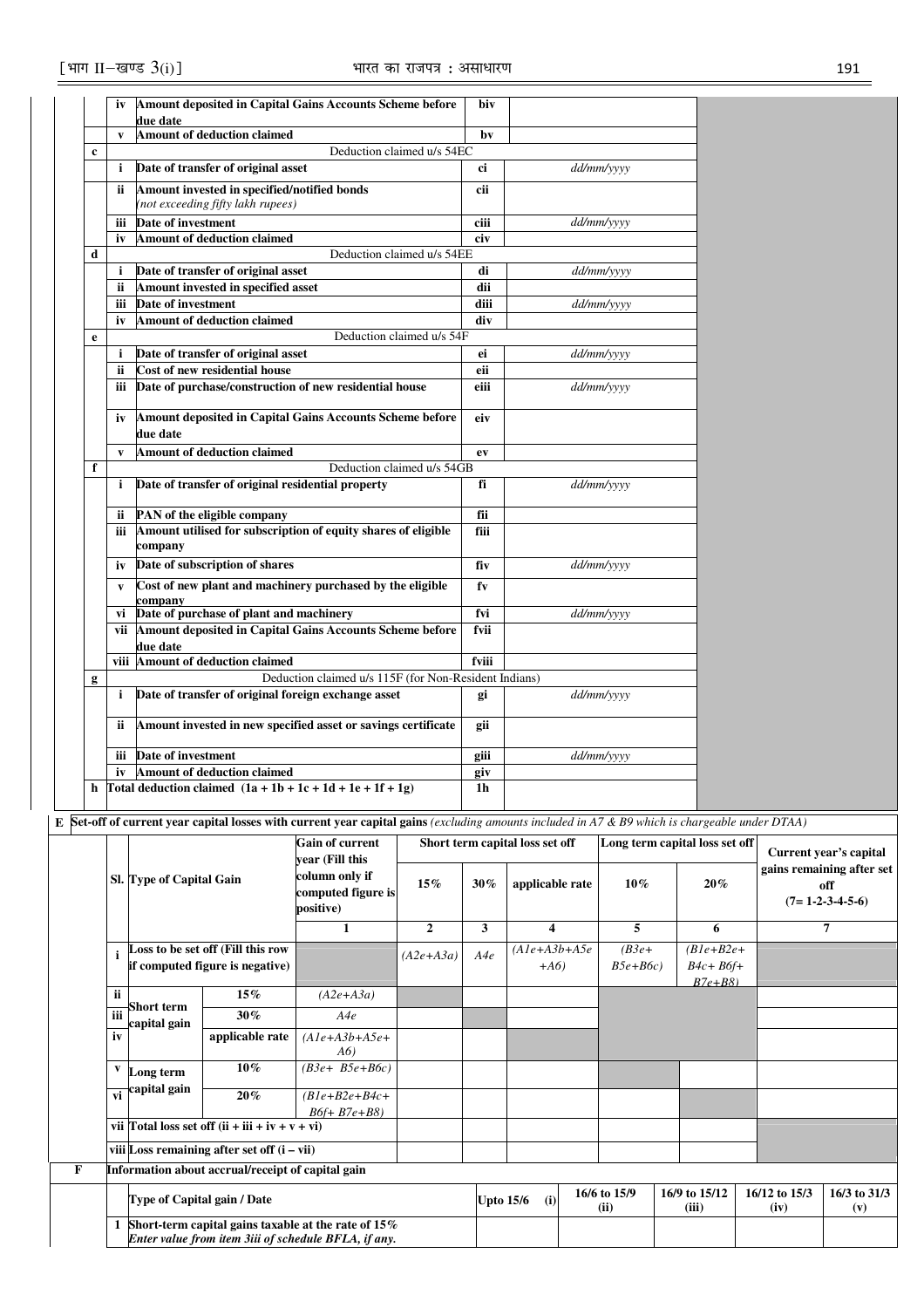|        | 2 Short-term capital gains taxable at the rate of $30\%$                                                                  |  |  |  |
|--------|---------------------------------------------------------------------------------------------------------------------------|--|--|--|
|        | Enter value from item 3iv of schedule BFLA, if any.                                                                       |  |  |  |
|        | 3 Short-term capital gains taxable at applicable rates                                                                    |  |  |  |
|        | Enter value from item 3v of schedule BFLA, if any.                                                                        |  |  |  |
|        | Long-term capital gains taxable at the rate of $10\%$                                                                     |  |  |  |
|        | Enter value from item 3vi of schedule BFLA, if any.                                                                       |  |  |  |
|        | 5 Long-term capital gains taxable at the rate of $20\%$                                                                   |  |  |  |
|        | Enter value from item 3vii of schedule BFLA, if any.                                                                      |  |  |  |
| NOTE ► | Please include the income of the specified persons referred to in Schedule SPI while computing the income under this head |  |  |  |
|        |                                                                                                                           |  |  |  |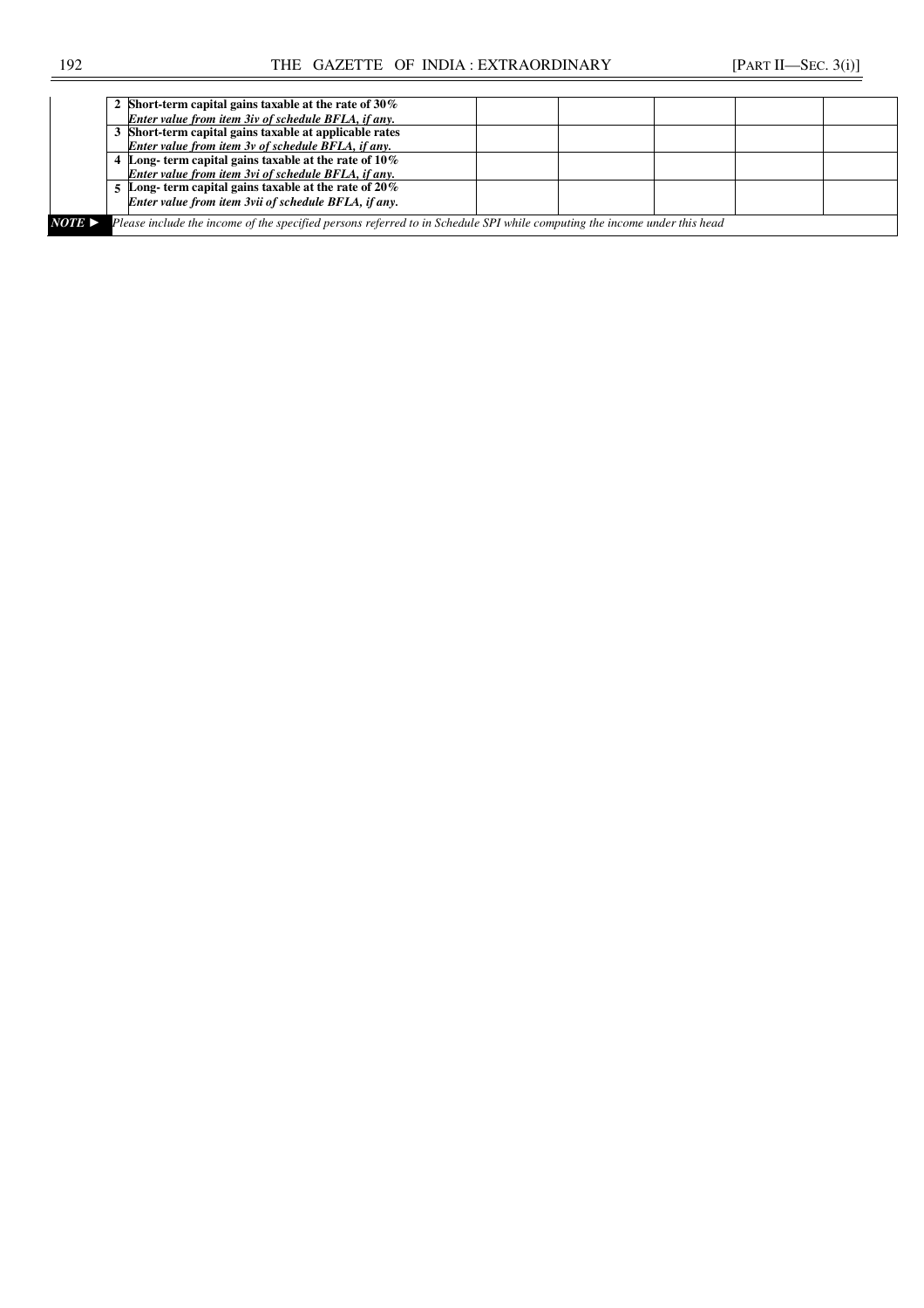# **Schedule OS Income from other sources**

| 1<br><b>Income</b> |                |                                                                                                                    |            |                              |                                  |                                                                                                                            |                    |  |                                   |                                |                        |                         |  |                                            |                      |  |
|--------------------|----------------|--------------------------------------------------------------------------------------------------------------------|------------|------------------------------|----------------------------------|----------------------------------------------------------------------------------------------------------------------------|--------------------|--|-----------------------------------|--------------------------------|------------------------|-------------------------|--|--------------------------------------------|----------------------|--|
|                    | a              |                                                                                                                    |            | <b>Dividends</b> , Gross     |                                  |                                                                                                                            |                    |  |                                   |                                |                        | 1a                      |  |                                            |                      |  |
|                    | b              |                                                                                                                    |            | <b>Interest, Gross</b>       |                                  |                                                                                                                            |                    |  |                                   |                                |                        | 1 <sub>b</sub>          |  |                                            |                      |  |
|                    | $\mathbf c$    |                                                                                                                    |            |                              |                                  | Rental income from machinery, plants, buildings, etc., Gross                                                               |                    |  |                                   |                                |                        | 1c                      |  |                                            |                      |  |
|                    | d              |                                                                                                                    |            |                              |                                  | Others, Gross (excluding income from owning race horses) Mention the nature                                                |                    |  |                                   |                                |                        |                         |  |                                            |                      |  |
|                    |                | $\mathbf{i}$                                                                                                       |            |                              |                                  | Winnings from lotteries, crossword puzzles etc.                                                                            |                    |  |                                   |                                |                        | 1di                     |  |                                            |                      |  |
|                    |                | ii                                                                                                                 |            | a Cash credits u/s 68        |                                  |                                                                                                                            |                    |  |                                   |                                |                        |                         |  |                                            |                      |  |
|                    |                |                                                                                                                    |            |                              |                                  | <b>b</b> Unexplained investments u/s 69                                                                                    |                    |  |                                   |                                |                        |                         |  |                                            |                      |  |
|                    |                |                                                                                                                    |            |                              |                                  | c Unexplained money etc. u/s 69A                                                                                           |                    |  |                                   |                                |                        |                         |  |                                            |                      |  |
|                    |                |                                                                                                                    |            |                              |                                  | d Undisclosed investments etc. u/s 69B                                                                                     |                    |  |                                   |                                |                        |                         |  |                                            |                      |  |
|                    |                |                                                                                                                    |            |                              |                                  | Unexplained expenditure etc. u/s 69C                                                                                       |                    |  |                                   |                                |                        |                         |  |                                            |                      |  |
|                    |                |                                                                                                                    |            |                              | Total $(a + b + c + d + e + f)$  | Amount borrowed or repaid on hundi u/s 69D                                                                                 |                    |  |                                   |                                |                        | 1dii                    |  |                                            |                      |  |
|                    |                |                                                                                                                    |            |                              |                                  | iii Income of the nature referred to in section $56(2)(x)$ which is chargeable to tax                                      |                    |  |                                   |                                |                        |                         |  |                                            |                      |  |
|                    |                |                                                                                                                    |            |                              |                                  |                                                                                                                            |                    |  |                                   |                                |                        |                         |  |                                            |                      |  |
|                    |                |                                                                                                                    |            |                              |                                  | a Aggregate value of sum of money received without                                                                         |                    |  |                                   |                                |                        |                         |  |                                            |                      |  |
|                    |                |                                                                                                                    |            | consideration                |                                  |                                                                                                                            |                    |  |                                   |                                |                        |                         |  |                                            |                      |  |
|                    |                |                                                                                                                    |            |                              |                                  | In case immovable property is received without                                                                             |                    |  |                                   |                                |                        |                         |  |                                            |                      |  |
|                    |                |                                                                                                                    |            |                              |                                  | consideration, stamp duty value of property                                                                                |                    |  |                                   |                                |                        |                         |  |                                            |                      |  |
|                    |                |                                                                                                                    | c          |                              |                                  | In case immovable property is received for                                                                                 |                    |  |                                   |                                |                        |                         |  |                                            |                      |  |
|                    |                |                                                                                                                    |            |                              |                                  | inadequate consideration, stamp duty value of                                                                              |                    |  |                                   |                                |                        |                         |  |                                            |                      |  |
|                    |                |                                                                                                                    |            |                              |                                  | property in excess of such consideration<br>d In case any other property is received without                               |                    |  |                                   |                                |                        |                         |  |                                            |                      |  |
|                    |                |                                                                                                                    |            |                              |                                  | consideration, fair market value of property                                                                               |                    |  |                                   |                                |                        |                         |  |                                            |                      |  |
|                    |                |                                                                                                                    |            |                              |                                  | In case any other property is received for inadequate                                                                      |                    |  |                                   |                                |                        |                         |  |                                            |                      |  |
|                    |                |                                                                                                                    | e          |                              |                                  |                                                                                                                            |                    |  |                                   |                                |                        |                         |  |                                            |                      |  |
|                    |                | consideration, fair market value of property in<br>excess of such consideration                                    |            |                              |                                  |                                                                                                                            |                    |  |                                   |                                |                        |                         |  |                                            |                      |  |
|                    |                | 1diii<br>Total $(a+b+c+d+e)$                                                                                       |            |                              |                                  |                                                                                                                            |                    |  |                                   |                                |                        |                         |  |                                            |                      |  |
|                    |                | iv<br>1div                                                                                                         |            |                              |                                  |                                                                                                                            |                    |  |                                   |                                |                        |                         |  |                                            |                      |  |
|                    |                | $Total (1di + 1dii + 1diii + 1div)$<br>1dv<br>V                                                                    |            |                              |                                  |                                                                                                                            |                    |  |                                   |                                |                        |                         |  |                                            |                      |  |
|                    |                |                                                                                                                    |            |                              |                                  |                                                                                                                            |                    |  |                                   |                                |                        |                         |  |                                            | 1e                   |  |
|                    | e<br>f         |                                                                                                                    |            | Total $(1a + 1b + 1c + 1dv)$ |                                  |                                                                                                                            |                    |  |                                   |                                |                        |                         |  |                                            |                      |  |
|                    |                |                                                                                                                    |            |                              |                                  | Income included in '1e' chargeable to tax at special rate (to be taken to schedule SI)                                     |                    |  |                                   |                                |                        |                         |  |                                            | 1fi                  |  |
|                    |                | i Income by way of winnings from lotteries, crossword puzzles, races, games, gambling, betting etc. (u/s<br>115BB) |            |                              |                                  |                                                                                                                            |                    |  |                                   |                                |                        |                         |  |                                            |                      |  |
|                    |                |                                                                                                                    |            |                              |                                  | ii Dividend Income from domestic company that exceeds Rs.10 Lakh (u/s 115BBDA)                                             |                    |  |                                   |                                |                        |                         |  |                                            | 1fii                 |  |
|                    |                |                                                                                                                    |            |                              |                                  | iii Deemed Income chargeable to tax u/s 115BBE                                                                             |                    |  |                                   |                                |                        |                         |  |                                            | 1fiii                |  |
|                    |                |                                                                                                                    |            |                              |                                  | iv Income from patent chargeable u/s 115BBF                                                                                |                    |  |                                   |                                |                        |                         |  |                                            | 1fiv                 |  |
|                    |                | $\mathbf{v}$                                                                                                       |            |                              |                                  | Income from transfer of carbon credits u/s 115BBG                                                                          |                    |  |                                   |                                |                        |                         |  |                                            | 1fv                  |  |
|                    |                |                                                                                                                    |            |                              |                                  | vi Any other income chargeable to tax at the rate specified under Chapter XII/XII-A                                        |                    |  |                                   |                                |                        |                         |  |                                            | 1fvi                 |  |
|                    |                |                                                                                                                    |            |                              |                                  |                                                                                                                            |                    |  |                                   |                                |                        |                         |  |                                            |                      |  |
|                    |                |                                                                                                                    |            |                              |                                  | vii Income chargeable at special rates under DTAA                                                                          |                    |  |                                   |                                |                        |                         |  |                                            |                      |  |
|                    |                |                                                                                                                    | Sl.<br>No. | Amount of<br>income          | Nature of<br>income              | <b>Country name</b><br>& Code                                                                                              | Article of<br>DTAA |  | Rate as per<br><b>Treaty</b>      | <b>Whether TRC</b><br>obtained | Section of<br>I.T. Act | Rate as per<br>I.T. Act |  | <b>Applicable rate</b><br>[lower of (6) or |                      |  |
|                    |                |                                                                                                                    |            |                              |                                  |                                                                                                                            |                    |  | (enter NIL, if not<br>chargeable) | (Y/N)                          |                        |                         |  | (9)                                        |                      |  |
|                    |                |                                                                                                                    | (1)        | (2)                          | (3)                              | (4)                                                                                                                        | (5)                |  | (6)                               | (7)                            | (8)                    | (9)                     |  | (10)                                       |                      |  |
|                    |                |                                                                                                                    | I          |                              |                                  |                                                                                                                            |                    |  |                                   |                                |                        |                         |  |                                            |                      |  |
|                    |                |                                                                                                                    | П          |                              |                                  |                                                                                                                            |                    |  |                                   |                                |                        |                         |  |                                            |                      |  |
|                    |                |                                                                                                                    |            |                              |                                  | III Total amount of income chargeable at special rates under DTAA                                                          |                    |  |                                   |                                |                        |                         |  |                                            | 1fvii                |  |
|                    |                |                                                                                                                    |            |                              |                                  | viii Income included in '1e' chargeable to tax at special rate (1fi +1fii + 1fiii+1fiv+1fv+1fvi +1fvii)                    |                    |  |                                   |                                |                        |                         |  |                                            | 1fviii               |  |
|                    | g              |                                                                                                                    |            |                              |                                  | Gross amount chargeable to tax at normal applicable rates (1e-1fviii)                                                      |                    |  |                                   |                                |                        |                         |  |                                            | 1g                   |  |
|                    | h              |                                                                                                                    |            |                              |                                  | <b>Deductions under section 57</b> (other than those relating to income under 1fi, 1fii, 1fii, 1fiv, 1fv, 1fvi & 1fvii for |                    |  |                                   |                                |                        |                         |  |                                            |                      |  |
|                    | non-residents) |                                                                                                                    |            |                              |                                  |                                                                                                                            |                    |  |                                   |                                |                        |                         |  |                                            |                      |  |
|                    |                | $\mathbf{i}$                                                                                                       |            | <b>Expenses / Deductions</b> |                                  |                                                                                                                            |                    |  |                                   | hi                             |                        |                         |  |                                            |                      |  |
|                    |                | ii.                                                                                                                |            | <b>Depreciation</b>          |                                  |                                                                                                                            |                    |  |                                   | hii                            |                        |                         |  |                                            |                      |  |
|                    |                | iii                                                                                                                | Total      |                              |                                  |                                                                                                                            |                    |  |                                   | hiii                           |                        |                         |  |                                            |                      |  |
|                    | i              |                                                                                                                    |            |                              | Amounts not deductible u/s 58    |                                                                                                                            |                    |  |                                   |                                |                        |                         |  |                                            | 1i                   |  |
|                    |                |                                                                                                                    |            |                              | Profits chargeable to tax u/s 59 | Income from other sources (other than from owning race horses and amount chargeable to tax at special                      |                    |  |                                   |                                |                        |                         |  |                                            | 1j<br>1 <sub>k</sub> |  |
|                    | k              |                                                                                                                    |            |                              |                                  | <b>rate</b> ) $(1g - hiii + 1i + 1j)$ (If negative take the figure to 3ix of schedule CYLA)                                |                    |  |                                   |                                |                        |                         |  |                                            |                      |  |
|                    |                |                                                                                                                    |            |                              |                                  | Income from other sources (other than from owning race horses) (1fviii + 1k) (enter 1k as nil, if negative)                |                    |  |                                   |                                |                        |                         |  |                                            | $\overline{2}$       |  |
|                    |                |                                                                                                                    |            |                              |                                  | Income from the activity of owning and maintaining race horses                                                             |                    |  |                                   |                                |                        |                         |  |                                            |                      |  |
|                    | a              | <b>Receipts</b>                                                                                                    |            |                              |                                  |                                                                                                                            |                    |  | 3a                                |                                |                        |                         |  |                                            |                      |  |
|                    | b              |                                                                                                                    |            |                              |                                  | Deductions under section 57 in relation to (4)                                                                             |                    |  | 3 <sub>b</sub>                    |                                |                        |                         |  |                                            |                      |  |
|                    |                |                                                                                                                    |            |                              |                                  |                                                                                                                            |                    |  |                                   |                                |                        |                         |  |                                            |                      |  |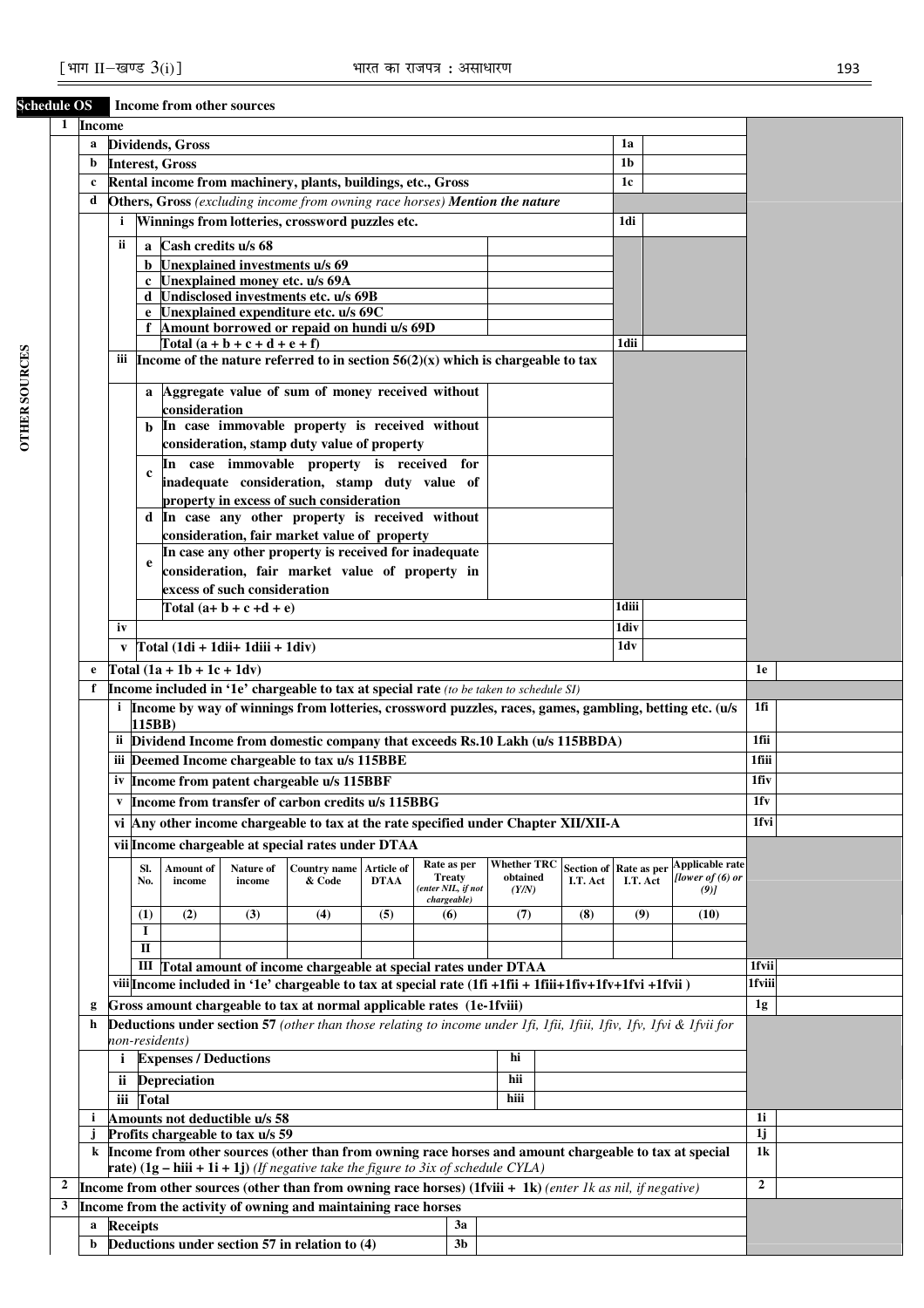|        |  | Amounts not deductible u/s 58                                                                                              | 3с. |    |  |
|--------|--|----------------------------------------------------------------------------------------------------------------------------|-----|----|--|
|        |  | <b>Profits chargeable to tax u/s 59</b>                                                                                    | 3d  |    |  |
|        |  | <b>Balance <math>(3a - 3b + 3c + 3d)</math></b> (if negative take the figure to 6xi of Schedule CFL)                       |     | 3e |  |
|        |  | <b>Income under the head "Income from other sources"</b> $(2 + 3e)$ (take 3e as nil if negative)                           |     |    |  |
| NOTE > |  | Please include the income of the specified persons referred to in Schedule SPI while computing the income under this head. |     |    |  |

# **Schedule CYLA Details of Income after Set off of current year losses**

|                          | Sl.No        | <b>Head/Source of Income</b>                                                                                | Income of current year (Fill House property loss of the<br>this column only if income<br>is zero or positive) | current year set off | Other sources loss (other<br>than loss from race<br>horses) of the current year after set off<br>set off | Current year's<br><b>Income remaining</b> |
|--------------------------|--------------|-------------------------------------------------------------------------------------------------------------|---------------------------------------------------------------------------------------------------------------|----------------------|----------------------------------------------------------------------------------------------------------|-------------------------------------------|
|                          |              |                                                                                                             | 1                                                                                                             | 2                    | 3                                                                                                        | $4=1-2-3$                                 |
|                          | i            | Loss to be set off<br>$\rightarrow$                                                                         |                                                                                                               | (3b of Schedule HP)  | $(lk \text{ of Schedule-OS})$                                                                            |                                           |
|                          | ii           | <b>Salaries</b>                                                                                             | $(6 \text{ of Schedule } S)$                                                                                  |                      |                                                                                                          |                                           |
| ADJUSTMENT               | iii          | <b>House property</b>                                                                                       | (3b of Schedule HP)                                                                                           |                      |                                                                                                          |                                           |
|                          | iv           | Short-term capital gain taxable $@15\%$                                                                     | (7ii of item E of schedule CG)                                                                                |                      |                                                                                                          |                                           |
|                          | V            | Short-term capital gain taxable $@30\%$                                                                     | (7iii of item E of schedule<br>CG)                                                                            |                      |                                                                                                          |                                           |
| <b>CURRENT YEAR LOSS</b> | vi           | Short-term capital gain taxable at applicable<br>rates                                                      | (7iv of item E of schedule<br>CG)                                                                             |                      |                                                                                                          |                                           |
|                          | vii          | Long term capital gain taxable $@10\%$                                                                      | (7v of item E of schedule CG)                                                                                 |                      |                                                                                                          |                                           |
|                          | viii         | Long term capital gain taxable $@20\%$                                                                      | (7vi of item E of schedule<br>CG)                                                                             |                      |                                                                                                          |                                           |
|                          | ix           | Other sources (excluding profit from owning<br>race horses and amount chargeable to special<br>rate of tax) | $(lk$ of schedule OS)                                                                                         |                      |                                                                                                          |                                           |
|                          | $\mathbf{x}$ | Profit from owning and maintaining race<br>horses                                                           | (3e of schedule OS)                                                                                           |                      |                                                                                                          |                                           |
|                          | xi           | Total loss set off $(ii + iii + iv + v + vi + vii + viii + ix + x)$                                         |                                                                                                               |                      |                                                                                                          |                                           |
|                          | xii          | Loss remaining after set-off $(i - xi)$                                                                     |                                                                                                               |                      |                                                                                                          |                                           |

# **Schedule BFLA Details of Income after Set off of Brought Forward Losses of earlier years**

|                             | SI.<br>No. | <b>Head/Source of Income</b>                                                                        | Income after set off, if any, of<br>current year's losses as per 4 of<br><b>Schedule CYLA</b> ) | <b>Brought forward loss set off</b>        | Current year's income<br>remaining after set off |
|-----------------------------|------------|-----------------------------------------------------------------------------------------------------|-------------------------------------------------------------------------------------------------|--------------------------------------------|--------------------------------------------------|
|                             |            |                                                                                                     |                                                                                                 | $\overline{2}$                             | 3                                                |
| <b>TNHMLSTICK</b>           |            | <b>Salaries</b>                                                                                     | (4ii of schedule CYLA)                                                                          |                                            |                                                  |
|                             | ii         | <b>House property</b>                                                                               | (4iii of schedule CYLA)                                                                         | (B/f house property loss)                  |                                                  |
|                             | iii        | Short-term capital gain taxable $@15\%$                                                             | (4ivof schedule CYLA)                                                                           | (B/f short-term capital loss)              |                                                  |
|                             | iv         | Short-term capital gain taxable $@30\%$                                                             | (4vof schedule CYLA)                                                                            | (B/f short-term capital loss)              |                                                  |
|                             | v          | capital<br>Short-term<br>taxable<br>gain<br>at<br>applicable rates                                  | (4viof schedule CYLA)                                                                           | (B/f short-term capital loss)              |                                                  |
|                             | vi         | Long-term capital gain taxable $@10\%$                                                              | (4viiof schedule CYLA)                                                                          | (B/f short-term or long-term capital loss) |                                                  |
|                             | vii        | Long term capital gain taxable $@20\%$                                                              | (4viii of schedule CYLA)                                                                        | (B/f short-term or long-term capital loss) |                                                  |
| <b>BROUGHT FORWARD LOSS</b> | viii       | Other sources (excluding profit from<br>owning race horses and winnings from<br>lottery, game etc.) | (4ixof schedule CYLA)                                                                           |                                            |                                                  |
|                             | ix         | Profit from owning and maintaining race<br>horses                                                   | (4xof schedule CYLA)                                                                            | (B/f loss from horse races)                |                                                  |
|                             | x          | Total of brought forward loss set off $(ii2 + iii2 + iv2 + v2 + vi2 + vi2 + ix2)$                   |                                                                                                 |                                            |                                                  |
|                             | xi         |                                                                                                     |                                                                                                 |                                            |                                                  |

# **Schedule CFL Details of Losses to be carried forward to future years**

| 頁                          |     | <b>Assessment Year</b> | Date of Filing<br>(DD/MM/YYYY) | <b>House property</b><br>loss | Short-term capital loss | <b>Long-term Capital</b><br>loss | Loss from owning<br>and maintaining<br>race horses |
|----------------------------|-----|------------------------|--------------------------------|-------------------------------|-------------------------|----------------------------------|----------------------------------------------------|
| $\ddot{\ddot{\mathbf{z}}}$ |     |                        |                                |                               |                         |                                  |                                                    |
| ು ನ                        |     | 2010-11                |                                |                               |                         |                                  |                                                    |
| ≃                          | ii  | 2011-12                |                                |                               |                         |                                  |                                                    |
|                            | iii | 2012-13                |                                |                               |                         |                                  |                                                    |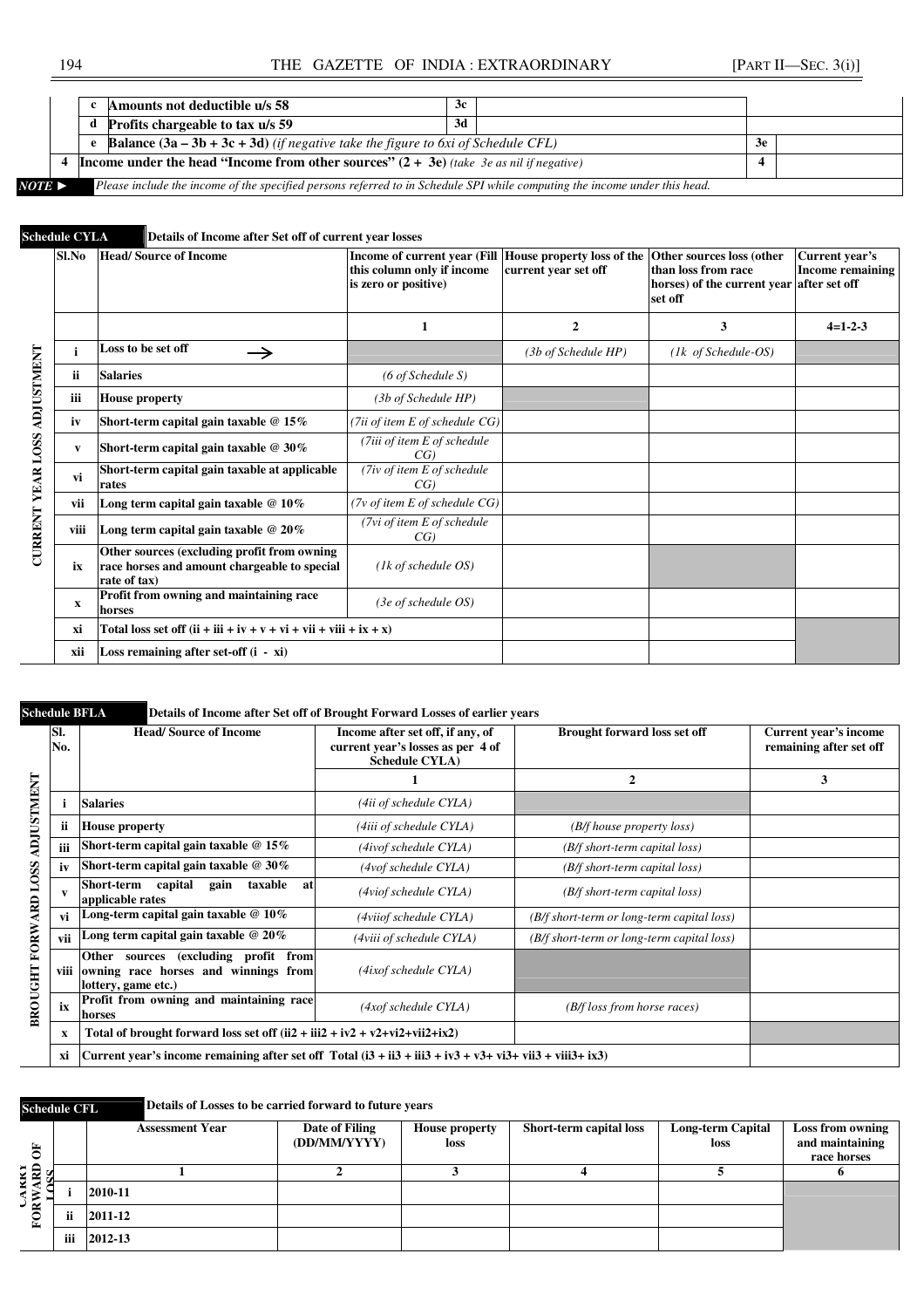| iv           | 2013-14                                                      |                           |                                                     |                                               |                                  |
|--------------|--------------------------------------------------------------|---------------------------|-----------------------------------------------------|-----------------------------------------------|----------------------------------|
| $\mathbf{v}$ | 2014-15                                                      |                           |                                                     |                                               |                                  |
| vi           | 2015-16                                                      |                           |                                                     |                                               |                                  |
| vii          | 2016-17                                                      |                           |                                                     |                                               |                                  |
| viii         | 2017-18                                                      |                           |                                                     |                                               |                                  |
| ix           | Total of earlier year losses                                 |                           |                                                     |                                               |                                  |
| $\mathbf X$  | <b>Adjustment of above losses in</b><br><b>Schedule BFLA</b> | (2ii of schedule<br>BFLA) |                                                     |                                               | $(2ix$ of schedule<br>BFLA)      |
| xi           | 2018-19 (Current year losses)                                | (2xii of schedule<br>CYLA | $((2viii+3viii+4viii)$ of item E<br>of schedule CG) | $((5viii+6viii)$ of item E<br>of schedule CG) | (3e of schedule OS, if<br>$-ve)$ |
| xii          | Total loss carried forward to<br>future years                |                           |                                                     |                                               |                                  |

# **Schedule VI-A Deductions under Chapter VI-A**

|                         | 1              | Part B- Deduction in respect of certain payments                          |  |              |                |   |  |
|-------------------------|----------------|---------------------------------------------------------------------------|--|--------------|----------------|---|--|
|                         | a              | 80C                                                                       |  |              | <b>b</b> 80CCC |   |  |
|                         | $\mathbf c$    | <b>80CCD(1)</b>                                                           |  |              | $d$ 80CCD(1B)  |   |  |
|                         | e              | 80CCD(2)                                                                  |  |              | f 80CCG        |   |  |
|                         | g              | 80D                                                                       |  |              | h 80DD         |   |  |
| <b>TOTAL DEDUCTIONS</b> | i.             | 80DDB                                                                     |  | j            | 80E            |   |  |
|                         | $\bf k$        | 80EE                                                                      |  | $\mathbf{I}$ | <b>80G</b>     |   |  |
|                         |                | m 80GG                                                                    |  |              | n 80GGA        |   |  |
|                         | $\bf o$        | 80GGC                                                                     |  |              |                |   |  |
|                         | $\overline{2}$ | Part C, CA and D- Deduction in respect of certain incomes/other deduction |  |              |                |   |  |
|                         | p              | 80QQB                                                                     |  |              | q 80RRB        |   |  |
|                         | $\mathbf{r}$   | 80TTA                                                                     |  | $\mathbf{s}$ | 80U            |   |  |
|                         | t              | Total deductions under Chapter VI-A (Total of a to s)                     |  |              |                | t |  |

**Schedule 80G Details of donations entitled for deduction under section 80G** 

|                  | A           | limit | Donations entitled for 100% deduction without qualifying      |                     |                           |                                       |
|------------------|-------------|-------|---------------------------------------------------------------|---------------------|---------------------------|---------------------------------------|
|                  |             |       | Name and address of donee                                     | <b>PAN of Donee</b> | <b>Amount of donation</b> | <b>Eligible Amount of</b><br>donation |
|                  |             | i     |                                                               |                     |                           |                                       |
|                  |             | ii.   |                                                               |                     |                           |                                       |
|                  |             | iii   | <b>Total</b>                                                  |                     |                           |                                       |
|                  | B           |       | Donations entitled for 50% deduction without qualifying limit |                     |                           |                                       |
| <b>DONATIONS</b> |             |       | Name and address of donee                                     | <b>PAN of Donee</b> | <b>Amount of donation</b> | <b>Eligible Amount of</b><br>donation |
|                  |             | i.    |                                                               |                     |                           |                                       |
| $\overline{6}$   |             | ii.   |                                                               |                     |                           |                                       |
|                  |             |       | iii Total                                                     |                     |                           |                                       |
| <b>DETAILS</b>   | $\mathbf C$ | limit | Donations entitled for 100% deduction subject to qualifying   |                     |                           |                                       |
|                  |             |       | Name and address of donee                                     | <b>PAN of Donee</b> | <b>Amount of donation</b> | <b>Eligible Amount of</b><br>donation |
|                  |             | j.    |                                                               |                     |                           |                                       |
|                  |             | ii    |                                                               |                     |                           |                                       |
|                  |             |       | iii Total                                                     |                     |                           |                                       |
|                  | D           | limit | Donations entitled for 50% deduction subject to qualifying    |                     |                           |                                       |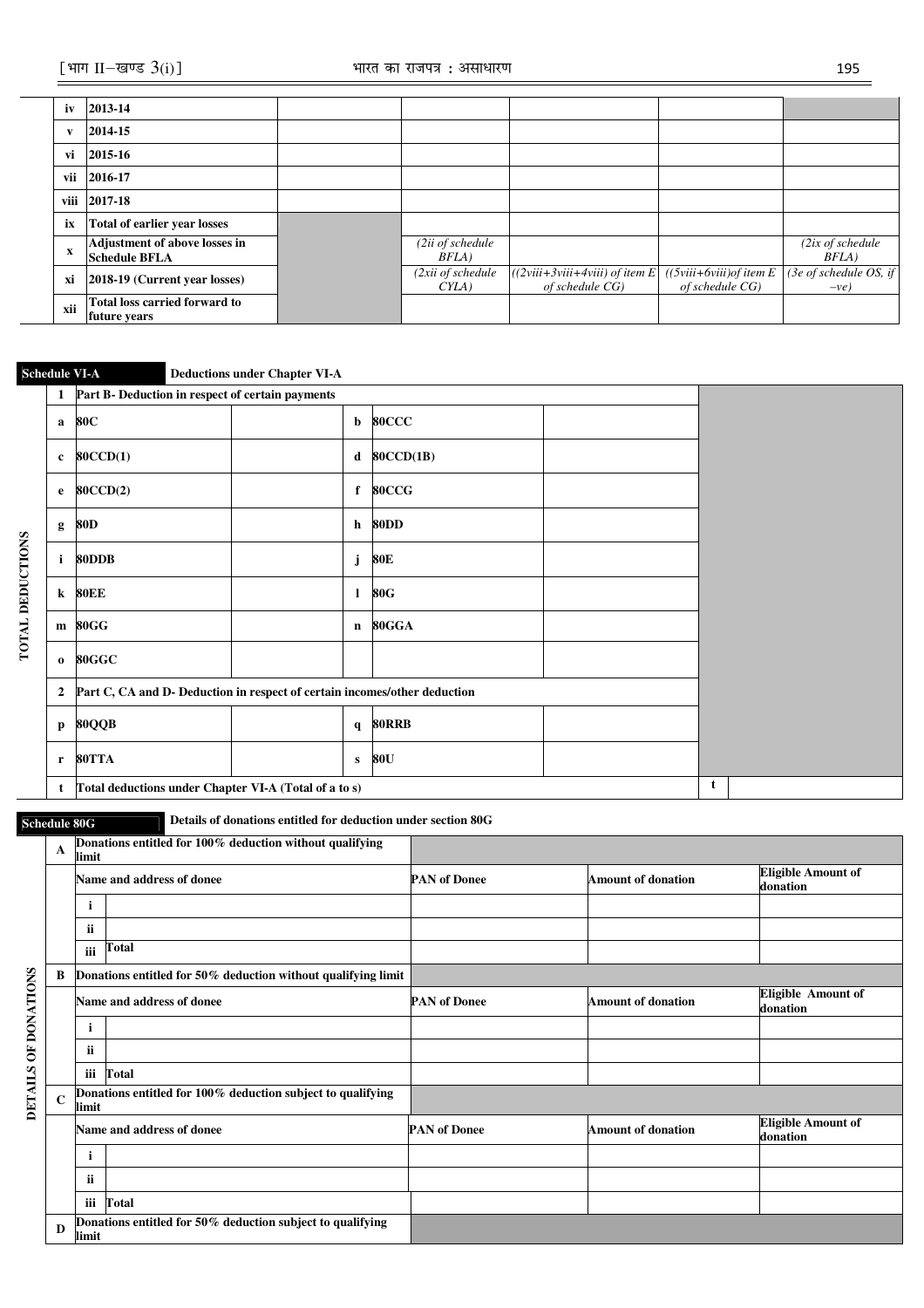## 196 THE GAZETTE OF INDIA : EXTRAORDINARY [PART II—SEC. 3(i)]

|                       | Name and address of donee                             | <b>PAN</b> of Donee<br><b>Amount of donation</b> |  |  |  |
|-----------------------|-------------------------------------------------------|--------------------------------------------------|--|--|--|
|                       |                                                       |                                                  |  |  |  |
| $\bullet\bullet$<br>n |                                                       |                                                  |  |  |  |
| iii                   | Total                                                 |                                                  |  |  |  |
|                       | E $\Gamma$ otal donations (Aiii + Biii + Ciii + Diii) |                                                  |  |  |  |



**Schedule SPI Income of specified persons (spouse, minor child etc.) includable in income of the assessee (income of the minor child, in excess of Rs.**  $\frac{1500 \text{ non child to be included}}{1500 \text{ non child to be included}}$ **1,500 per child, to be included)** 

| SI No | Name of person | PAN of person (optional) |  |  |  |  |  |  | Relationship | <b>Nature of Income</b> | Amount (Rs) |
|-------|----------------|--------------------------|--|--|--|--|--|--|--------------|-------------------------|-------------|
|       |                |                          |  |  |  |  |  |  |              |                         |             |
|       |                |                          |  |  |  |  |  |  |              |                         |             |
|       |                |                          |  |  |  |  |  |  |              |                         |             |

Schedule SI **Income chargeable to tax at special rates (***please see instructions No. 9 for rate of tax***)** 

|                | <b>SI</b><br>N <sub>0</sub> | <b>Section</b>                                                                      | ☑ | <b>Special rate</b><br>$(\%)$ | <b>Income</b>                                                     | <b>Tax thereon</b><br>ii. |
|----------------|-----------------------------|-------------------------------------------------------------------------------------|---|-------------------------------|-------------------------------------------------------------------|---------------------------|
|                | 1                           | 111A (STCG on shares units on which STT paid)                                       | о | 15                            | (3iii of schedule BFLA)                                           |                           |
|                | $\overline{2}$              | 115AD (STCG for FIIs on securities where STT not paid)                              | о | 30                            | $(3iv \text{ of schedule } BFLA)$                                 |                           |
|                | 3                           | 112 proviso (LTCG on listed securities/ units without indexation)                   | о | 10                            | (part of 3vi of schedule BFLA)                                    |                           |
|                |                             | $112(1)(c)(iii)$ (LTCG for non-resident on unlisted securities)                     | о | 10                            | (part of 3vi of schedule BFLA)                                    |                           |
|                | 5                           | 115AC (LTCG for non-resident on bonds/GDR)                                          | О | 10                            | (part of 3vi of schedule BFLA)                                    |                           |
|                | 6                           | 115ACA (LTCG for an employee of specified companay on GDR)                          | О | 10                            | (part of 3vi of schedule BFLA)                                    |                           |
| RATE           |                             | 115AD (LTCG for FIIs on securities)                                                 | о | 10                            | (part of 3vi of schedule BFLA)                                    |                           |
|                | 8                           | 115E (LTCG for non-resident indian on specified asset)                              | О | 10                            | (part of 3vi of schedule BFLA)                                    |                           |
| <b>TVLOBAL</b> | 9                           | 112 (LTCG on others)                                                                | О | 20                            | $(3vii)$ of schedule BFLA)                                        |                           |
|                | 10                          | 115BB (Winnings from lotteries, puzzles, races, games etc.)                         | о | 30                            | $(1fi \text{ of schedule } OS)$                                   |                           |
|                | 11                          | 115BBDA (Dividend income from domestic company exceeding Rs.10 lakh)                | о | 10                            | ( <i>Ifii of schedule OS</i> )                                    |                           |
|                | 12                          | [115BBE (Income under section 68, 69, 69A, 69B, 69C or 69D)                         | о | 60                            | ( <i>Ifiii of schedule OS</i> )                                   |                           |
|                | 13                          | 15BBF (Tax on income from patent)                                                   | О | 10                            | $(1$ fiv of schedule OS)                                          |                           |
|                | 14                          | 115BBG (Tax on income from transfer of carbon credits)                              | о | 10                            | (1fv of schedule OS)                                              |                           |
|                | 15                          | 115AC (Income of a non-resident from bonds or GDR purchased in foreign<br>currency) | О | 10                            | (part of 1 fvi of schedule OS)                                    |                           |
|                | -16                         | Chargeable under DTAA rate                                                          | о |                               | (part of 1 fvii of schedule $OS + A7b$<br>and B9b of schedule CG) |                           |
|                |                             |                                                                                     |   | <b>Total</b>                  |                                                                   |                           |

# **Schedule EI** Details of Exempt Income (Income not to be included in Total Income)

|               |                                                     |                                                           | <b>Interest income</b>                                                                                 |        |              |   |  |
|---------------|-----------------------------------------------------|-----------------------------------------------------------|--------------------------------------------------------------------------------------------------------|--------|--------------|---|--|
|               |                                                     |                                                           | Dividend income from domestic company (amount not exceeding Rs. 10 lakh)                               |        | $\mathbf{2}$ |   |  |
|               |                                                     |                                                           | Long-term capital gains from transactions on which Securities Transaction Tax is paid                  |        | 3            |   |  |
| <b>INCOME</b> | 4                                                   |                                                           | Gross Agricultural receipts (other than income to be excluded under rule<br>7A, 7B or 8 of I.T. Rules) |        |              |   |  |
|               |                                                     | <b>Expenditure incurred on agriculture</b><br><br>n<br>11 |                                                                                                        |        |              |   |  |
| EXEMPT        |                                                     |                                                           | iii Unabsorbed agricultural loss of previous eight assessment years                                    | <br>нi |              |   |  |
|               |                                                     | iv                                                        | Net Agricultural income for the year $(i - ii - iii)$ (enter nil if loss)                              | 4      |              |   |  |
|               | Others, including exempt income of minor child<br>5 |                                                           |                                                                                                        |        |              |   |  |
|               |                                                     |                                                           | Total $(1+2+3+4+5)$                                                                                    |        |              | 6 |  |

#### **Schedule PTI Pass Through Income details from business trust or investment fund as per section 115UA, 115UB**

|                          | SI. | Name of business trust/ | PAN of the business trust/ | SI. |              | <b>Head of income</b>       | <b>Amount of income</b> | TDS on such amount, |
|--------------------------|-----|-------------------------|----------------------------|-----|--------------|-----------------------------|-------------------------|---------------------|
| OME                      |     | investment fund         | investment fund            |     |              |                             |                         | if any              |
|                          | л.  |                         |                            |     |              | <b>House property</b>       |                         |                     |
| $\widetilde{\mathbf{z}}$ |     |                         |                            |     |              | <b>Capital Gains</b>        |                         |                     |
| 품                        |     |                         |                            |     | а            | <b>Short term</b>           |                         |                     |
|                          |     |                         |                            |     | b            | Long term                   |                         |                     |
| Š                        |     |                         |                            | iii |              | <b>Other Sources</b>        |                         |                     |
| THR                      |     |                         |                            | iv  |              | Income claimed to be exempt |                         |                     |
|                          |     |                         |                            |     | $\mathbf{a}$ | $u/s$ 10(23FBB)             |                         |                     |
| $\mathbf{S}$             |     |                         |                            |     | b.           | u/s                         |                         |                     |
| ≏                        |     |                         |                            |     | $\mathbf{r}$ | u/s                         |                         |                     |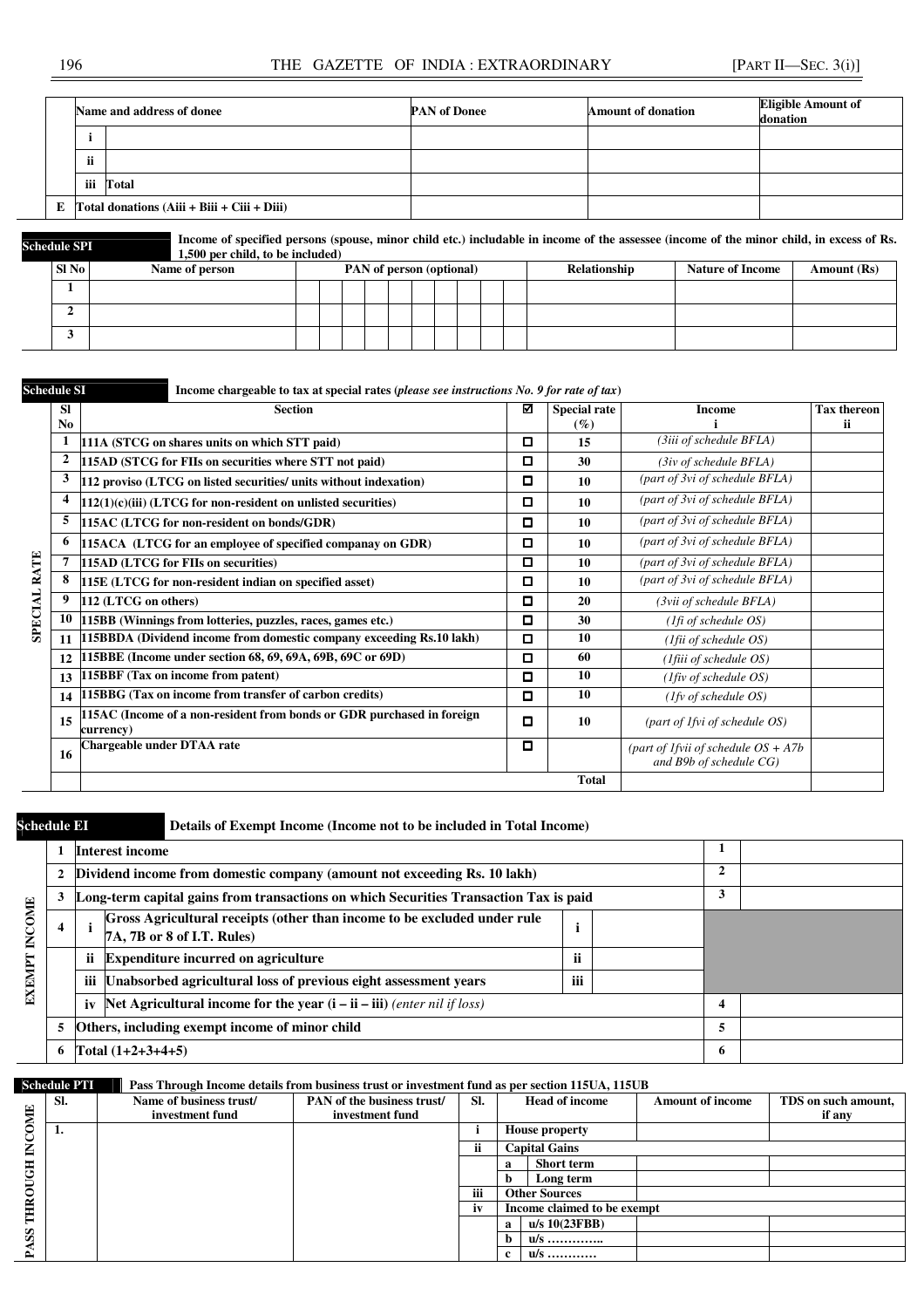| ∸.                    |                                                                 |     |                             | <b>House property</b> |  |  |
|-----------------------|-----------------------------------------------------------------|-----|-----------------------------|-----------------------|--|--|
|                       |                                                                 | ii  |                             | <b>Capital Gains</b>  |  |  |
|                       |                                                                 |     | a                           | <b>Short term</b>     |  |  |
|                       |                                                                 |     | h                           | Long term             |  |  |
|                       |                                                                 | iii |                             | <b>Other Sources</b>  |  |  |
|                       |                                                                 | iv  | Income claimed to be exempt |                       |  |  |
|                       |                                                                 |     | a                           | $u/s$ 10(23FBB)       |  |  |
|                       |                                                                 |     | b                           | u/s                   |  |  |
|                       |                                                                 |     | $\mathbf{r}$                | u/s                   |  |  |
| $NOTE \triangleright$ | Please refer to the instructions for filling out this schedule. |     |                             |                       |  |  |

# **Schedule FSI** Details of Income from outside India and tax relief

|                | Sl. Country<br>Code | <b>Taxpayer</b><br><b>Identification</b><br><b>Number</b> | SI.          | <b>Head of income</b>                   | <b>Income from outside</b><br>India<br>(included in PART<br>$B-TI$ | Tax paid<br>outside India | Tax payable on such   Tax relief available   Relevant article of<br>income under<br>normal provisions in<br>India | in India<br>$(e) = (c)$ or $(d)$<br>whichever is lower | <b>DTAA</b> if relief<br>claimed u/s 90 or<br><b>90A</b> |
|----------------|---------------------|-----------------------------------------------------------|--------------|-----------------------------------------|--------------------------------------------------------------------|---------------------------|-------------------------------------------------------------------------------------------------------------------|--------------------------------------------------------|----------------------------------------------------------|
|                |                     |                                                           |              | (a)                                     | (b)                                                                | (c)                       | (d)                                                                                                               | (e)                                                    | (f)                                                      |
| 1              |                     |                                                           | i.           | <b>Salary</b>                           |                                                                    |                           |                                                                                                                   |                                                        |                                                          |
|                |                     |                                                           | ii           | <b>House Property</b>                   |                                                                    |                           |                                                                                                                   |                                                        |                                                          |
|                |                     |                                                           | iii          | <b>Business or</b><br><b>Profession</b> |                                                                    |                           |                                                                                                                   |                                                        |                                                          |
|                |                     |                                                           | iv           | <b>Capital Gains</b>                    |                                                                    |                           |                                                                                                                   |                                                        |                                                          |
|                |                     |                                                           | V            | <b>Other sources</b>                    |                                                                    |                           |                                                                                                                   |                                                        |                                                          |
|                |                     |                                                           |              | <b>Total</b>                            |                                                                    |                           |                                                                                                                   |                                                        |                                                          |
| $\overline{2}$ |                     |                                                           | i.           | <b>Salary</b>                           |                                                                    |                           |                                                                                                                   |                                                        |                                                          |
|                |                     |                                                           | ii.          | <b>House Property</b>                   |                                                                    |                           |                                                                                                                   |                                                        |                                                          |
|                |                     |                                                           | iii          | <b>Business or</b><br><b>Profession</b> |                                                                    |                           |                                                                                                                   |                                                        |                                                          |
|                |                     |                                                           | iv           | <b>Capital Gains</b>                    |                                                                    |                           |                                                                                                                   |                                                        |                                                          |
|                |                     |                                                           | $\mathbf{v}$ | Other sources                           |                                                                    |                           |                                                                                                                   |                                                        |                                                          |
|                |                     |                                                           |              | <b>Total</b>                            |                                                                    |                           |                                                                                                                   |                                                        |                                                          |

**Schedule TR Summary of tax relief claimed for taxes paid outside India** 

|                                                                                                 |                         | <b>Summary of Tax relief claimed</b>                                                                                                                                                        |                                                                                                                          |   |               |                                                                               |                                                                                            |              |                                                                       |
|-------------------------------------------------------------------------------------------------|-------------------------|---------------------------------------------------------------------------------------------------------------------------------------------------------------------------------------------|--------------------------------------------------------------------------------------------------------------------------|---|---------------|-------------------------------------------------------------------------------|--------------------------------------------------------------------------------------------|--------------|-----------------------------------------------------------------------|
|                                                                                                 |                         | <b>Country Code</b>                                                                                                                                                                         | <b>Taxpayer Identification</b><br><b>Number</b>                                                                          |   | each country) | Total taxes paid outside India<br>(total of (c) of Schedule FSI in respect of | Total tax relief available<br>(total of (e) of Schedule FSI in<br>respect of each country) |              | <b>Tax Relief Claimed under</b><br>section<br>(specify 90, 90A or 91) |
|                                                                                                 |                         | (a)                                                                                                                                                                                         | (b)                                                                                                                      |   | (c)           |                                                                               | (d)                                                                                        |              | (e)                                                                   |
|                                                                                                 |                         |                                                                                                                                                                                             |                                                                                                                          |   |               |                                                                               |                                                                                            |              |                                                                       |
|                                                                                                 |                         |                                                                                                                                                                                             |                                                                                                                          |   |               |                                                                               |                                                                                            |              |                                                                       |
|                                                                                                 |                         |                                                                                                                                                                                             |                                                                                                                          |   |               |                                                                               |                                                                                            |              |                                                                       |
|                                                                                                 |                         |                                                                                                                                                                                             |                                                                                                                          |   |               |                                                                               |                                                                                            |              |                                                                       |
|                                                                                                 |                         |                                                                                                                                                                                             | Total                                                                                                                    |   |               |                                                                               |                                                                                            |              |                                                                       |
|                                                                                                 | $\mathbf{2}$            |                                                                                                                                                                                             | Total Tax relief available in respect of country where DTAA is applicable (section $90/90$ A) (Part of total of $1(d)$ ) |   |               |                                                                               |                                                                                            | $\mathbf{2}$ |                                                                       |
|                                                                                                 | 3                       | Total Tax relief available in respect of country where DTAA is not applicable (section 91) (Part of total of $I(d)$ )                                                                       |                                                                                                                          | 3 |               |                                                                               |                                                                                            |              |                                                                       |
|                                                                                                 | $\overline{\mathbf{4}}$ | Whether any tax paid outside India, on which tax relief was allowed in India, has been refunded/credited by the foreign<br>tax authority during the year? If yes, provide the details below |                                                                                                                          |   |               |                                                                               |                                                                                            | 4            | Yes/No                                                                |
|                                                                                                 |                         | Amount of tax refunded<br>a                                                                                                                                                                 |                                                                                                                          |   | b             |                                                                               | Assessment year in which tax relief allowed in India                                       |              |                                                                       |
| $NOTE$ $\blacktriangleright$<br>Please refer to the instructions for filling out this schedule. |                         |                                                                                                                                                                                             |                                                                                                                          |   |               |                                                                               |                                                                                            |              |                                                                       |

**Schedule FA Details of Foreign Assets and Income from any source outside India** 

|   | A   |                 |                   |         |                    |               |         |            | Details of Foreign Bank Accounts held (including any beneficial interest) at any time during the previous year |                                             |                 |                |
|---|-----|-----------------|-------------------|---------|--------------------|---------------|---------|------------|----------------------------------------------------------------------------------------------------------------|---------------------------------------------|-----------------|----------------|
|   | SI  | Country         | Name and          | Account | Status-            | Account       | Account |            | Peak Balance   Interest accrued                                                                                | Interest taxable and offered in this return |                 |                |
| 급 | No. | <b>Name and</b> | <b>Address of</b> | holder  | Owner/             | <b>Number</b> | opening | During the | in the account                                                                                                 | Amount                                      | <b>Schedule</b> | Item number of |
|   |     | Code            | the Bank          | name    | <b>Beneficial</b>  |               | date    | Year (in   |                                                                                                                |                                             | where offered   | schedule       |
|   |     |                 |                   |         | owner/             |               |         | rupees)    |                                                                                                                |                                             |                 |                |
|   |     |                 |                   |         | <b>Beneficiary</b> |               |         |            |                                                                                                                |                                             |                 |                |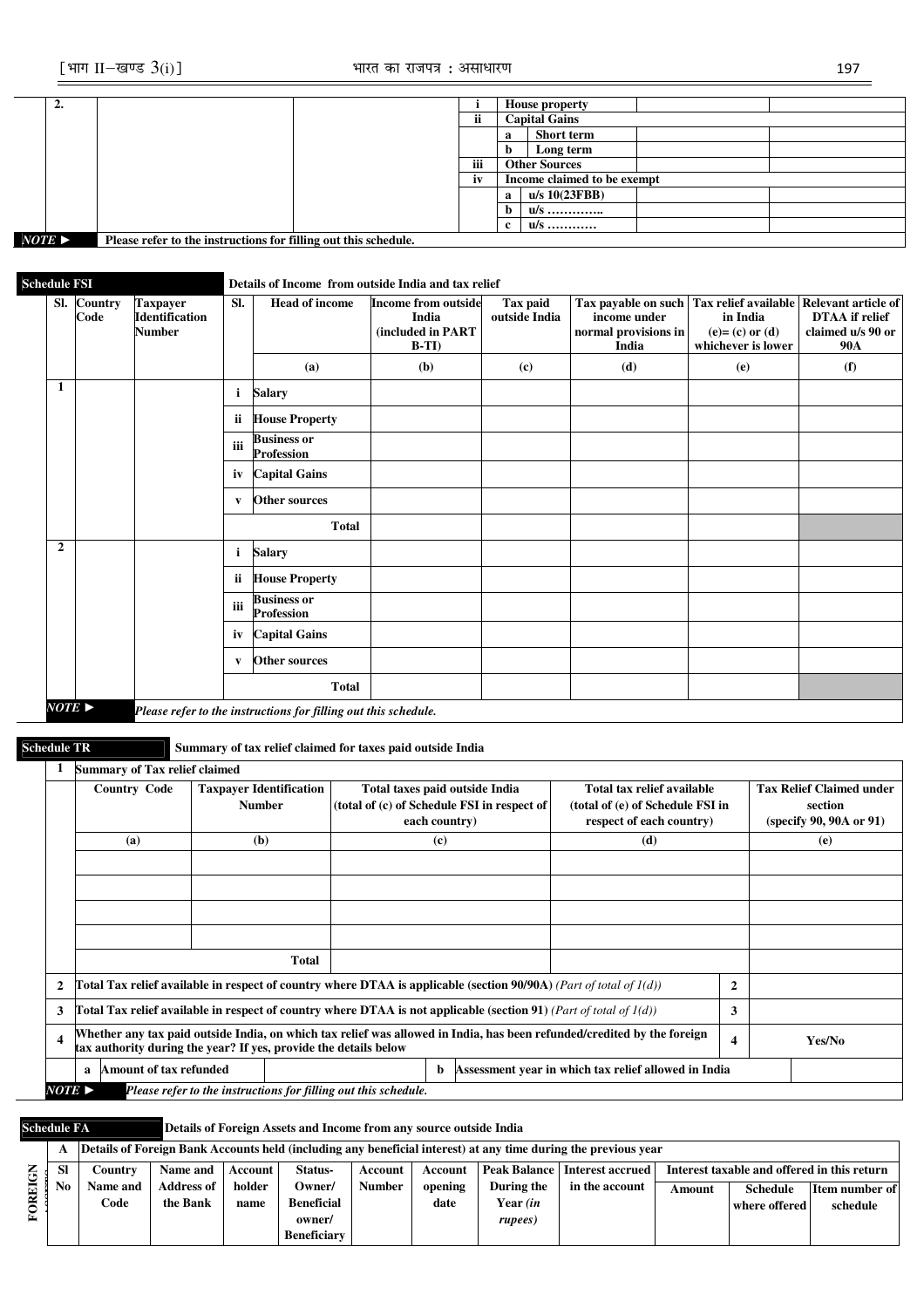# 198 THE GAZETTE OF INDIA : EXTRAORDINARY [PART II—SEC. 3(i)]

| (1)                   | (2)                                                                                                                                                                                                                    | (3)               | (4)                      | (5)                           |                       | (6)                  | (7)                     | (8)                   |               | (9)                                                                                                                       | (10)   | (11)                                           | (12)                                                                                                                                                         |
|-----------------------|------------------------------------------------------------------------------------------------------------------------------------------------------------------------------------------------------------------------|-------------------|--------------------------|-------------------------------|-----------------------|----------------------|-------------------------|-----------------------|---------------|---------------------------------------------------------------------------------------------------------------------------|--------|------------------------------------------------|--------------------------------------------------------------------------------------------------------------------------------------------------------------|
| (i)                   |                                                                                                                                                                                                                        |                   |                          |                               |                       |                      |                         |                       |               |                                                                                                                           |        |                                                |                                                                                                                                                              |
| (ii)<br>в             |                                                                                                                                                                                                                        |                   |                          |                               |                       |                      |                         |                       |               | Details of Financial Interest in any Entity held (including any beneficial interest) at any time during the previous year |        |                                                |                                                                                                                                                              |
|                       |                                                                                                                                                                                                                        |                   |                          |                               |                       |                      |                         |                       |               |                                                                                                                           |        |                                                |                                                                                                                                                              |
| Sl No                 | Country                                                                                                                                                                                                                | Nature of         | Name and                 | Nature of                     |                       | Date since           | <b>Total</b>            |                       | <b>Income</b> | Nature of                                                                                                                 |        |                                                |                                                                                                                                                              |
|                       |                                                                                                                                                                                                                        |                   |                          | Interest-                     |                       | held                 | Investment              |                       | accrued from  | <b>Income</b>                                                                                                             |        |                                                |                                                                                                                                                              |
|                       |                                                                                                                                                                                                                        |                   |                          | Direct/                       |                       |                      | $(at \cos t)$ $(in$     |                       | such Interest |                                                                                                                           |        |                                                |                                                                                                                                                              |
|                       |                                                                                                                                                                                                                        |                   |                          | <b>Beneficial</b>             |                       |                      | rupees)                 |                       |               |                                                                                                                           |        | Income taxable and offered in this return      |                                                                                                                                                              |
|                       |                                                                                                                                                                                                                        |                   |                          | owner/                        |                       |                      |                         |                       |               |                                                                                                                           |        |                                                |                                                                                                                                                              |
|                       |                                                                                                                                                                                                                        |                   |                          | <b>Beneficiary</b>            |                       |                      |                         |                       |               |                                                                                                                           |        |                                                |                                                                                                                                                              |
|                       |                                                                                                                                                                                                                        |                   |                          |                               |                       |                      |                         |                       |               |                                                                                                                           |        |                                                |                                                                                                                                                              |
|                       | Name and                                                                                                                                                                                                               | entity            | Address of               |                               |                       |                      |                         |                       |               |                                                                                                                           | Amount | <b>Schedule where</b>                          | Item number of                                                                                                                                               |
|                       | code                                                                                                                                                                                                                   |                   | the Entity               |                               |                       |                      |                         |                       |               |                                                                                                                           |        | offered                                        | schedule                                                                                                                                                     |
|                       |                                                                                                                                                                                                                        |                   |                          |                               |                       |                      |                         |                       |               |                                                                                                                           |        |                                                |                                                                                                                                                              |
| $\bf(1)$              | (2)                                                                                                                                                                                                                    | (3)               | (4)                      | (5)                           |                       | (6)                  | (7)                     |                       | (8)           | (9)                                                                                                                       | (10)   | (11)                                           | (12)                                                                                                                                                         |
| (i)                   |                                                                                                                                                                                                                        |                   |                          |                               |                       |                      |                         |                       |               |                                                                                                                           |        |                                                |                                                                                                                                                              |
|                       |                                                                                                                                                                                                                        |                   |                          |                               |                       |                      |                         |                       |               |                                                                                                                           |        |                                                |                                                                                                                                                              |
| (ii)                  |                                                                                                                                                                                                                        |                   |                          |                               |                       |                      |                         |                       |               |                                                                                                                           |        |                                                |                                                                                                                                                              |
|                       |                                                                                                                                                                                                                        |                   |                          |                               |                       |                      |                         |                       |               |                                                                                                                           |        |                                                |                                                                                                                                                              |
| C                     |                                                                                                                                                                                                                        |                   |                          |                               |                       |                      |                         |                       |               | Details of Immovable Property held (including any beneficial interest) at any time during the previous year               |        |                                                |                                                                                                                                                              |
| Sl No                 | Country                                                                                                                                                                                                                | <b>Address of</b> |                          | Ownership-                    | Date of               |                      | <b>Total Investment</b> | <b>Income</b>         |               | <b>Nature of</b>                                                                                                          |        | Income taxable and offered in this return      |                                                                                                                                                              |
|                       | Name and                                                                                                                                                                                                               | the Property      |                          | Direct/Beneficial acquisition |                       |                      | $(at \cos t)$ (in       | derived from          |               | <b>Income</b>                                                                                                             |        | <b>Schedule where</b>                          | Item number of                                                                                                                                               |
|                       | code                                                                                                                                                                                                                   |                   |                          | owner/ Beneficiary            |                       |                      | rupees)                 | the property          |               |                                                                                                                           | Amount |                                                |                                                                                                                                                              |
|                       |                                                                                                                                                                                                                        |                   |                          |                               |                       |                      |                         |                       |               |                                                                                                                           |        | offered                                        | schedule                                                                                                                                                     |
| (1)                   | (2)                                                                                                                                                                                                                    | (3)               |                          | (4)                           | (5)                   |                      | (6)                     | (7)                   |               | (8)                                                                                                                       | (9)    | (10)                                           | (11)                                                                                                                                                         |
| (i)                   |                                                                                                                                                                                                                        |                   |                          |                               |                       |                      |                         |                       |               |                                                                                                                           |        |                                                |                                                                                                                                                              |
|                       |                                                                                                                                                                                                                        |                   |                          |                               |                       |                      |                         |                       |               |                                                                                                                           |        |                                                |                                                                                                                                                              |
| (ii)                  |                                                                                                                                                                                                                        |                   |                          |                               |                       |                      |                         |                       |               |                                                                                                                           |        |                                                |                                                                                                                                                              |
|                       |                                                                                                                                                                                                                        |                   |                          |                               |                       |                      |                         |                       |               |                                                                                                                           |        |                                                |                                                                                                                                                              |
| D                     |                                                                                                                                                                                                                        |                   |                          |                               |                       |                      |                         |                       |               | Details of any other Capital Asset held (including any beneficial interest) at any time during the previous year          |        |                                                |                                                                                                                                                              |
| Sl No                 | Country                                                                                                                                                                                                                | <b>Nature of</b>  |                          | Ownership-                    | Date of               |                      | <b>Total Investment</b> | <b>Income</b>         |               | Nature of                                                                                                                 |        | Income taxable and offered in this return      |                                                                                                                                                              |
|                       | Name and                                                                                                                                                                                                               | Asset             |                          | <b>Direct/Beneficial</b>      | acquisition           |                      | (at cost) (in           | derived from          |               | Income                                                                                                                    | Amount | <b>Schedule</b>                                | Item number of                                                                                                                                               |
|                       | code                                                                                                                                                                                                                   |                   |                          | owner/Beneficiary             |                       |                      | rupees)                 | the asset             |               |                                                                                                                           |        | where offered                                  | schedule                                                                                                                                                     |
|                       |                                                                                                                                                                                                                        |                   |                          |                               |                       |                      |                         |                       |               |                                                                                                                           |        |                                                |                                                                                                                                                              |
| (1)                   | (2)                                                                                                                                                                                                                    | (3)               |                          | (4)                           |                       |                      |                         |                       |               |                                                                                                                           |        |                                                |                                                                                                                                                              |
|                       |                                                                                                                                                                                                                        |                   |                          |                               | (5)                   |                      | (6)                     | (7)                   |               | (8)                                                                                                                       | (9)    | (10)                                           | (11)                                                                                                                                                         |
|                       |                                                                                                                                                                                                                        |                   |                          |                               |                       |                      |                         |                       |               |                                                                                                                           |        |                                                |                                                                                                                                                              |
| (i)                   |                                                                                                                                                                                                                        |                   |                          |                               |                       |                      |                         |                       |               |                                                                                                                           |        |                                                |                                                                                                                                                              |
| (ii)                  |                                                                                                                                                                                                                        |                   |                          |                               |                       |                      |                         |                       |               |                                                                                                                           |        |                                                |                                                                                                                                                              |
| E                     |                                                                                                                                                                                                                        |                   |                          |                               |                       |                      |                         |                       |               |                                                                                                                           |        |                                                | Details of account(s) in which you have signing authority held (including any beneficial interest) at any time during the previous year and which has not    |
|                       | been included in A to D above.                                                                                                                                                                                         |                   |                          |                               |                       |                      |                         |                       |               |                                                                                                                           |        |                                                |                                                                                                                                                              |
|                       |                                                                                                                                                                                                                        |                   |                          |                               |                       |                      |                         |                       |               |                                                                                                                           |        |                                                |                                                                                                                                                              |
| Sl No                 | Name of the                                                                                                                                                                                                            |                   | <b>Address of</b>        | Name of the                   | Account               |                      | <b>Peak Balance/</b>    | <b>Whether income</b> |               | If $(7)$ is yes,                                                                                                          |        | If (7) is yes, Income offered in this return   |                                                                                                                                                              |
|                       | <b>Institution</b> in                                                                                                                                                                                                  |                   | the                      | account                       | <b>Number</b>         |                      | Investment              | accrued is            |               | <b>Income</b>                                                                                                             |        |                                                | Amount Schedule where Item number of                                                                                                                         |
|                       | which the account                                                                                                                                                                                                      |                   | Institution              | holder                        |                       |                      | during the year         | taxable in your       |               | accrued in                                                                                                                |        | offered                                        | schedule                                                                                                                                                     |
|                       | is held                                                                                                                                                                                                                |                   |                          |                               |                       |                      | (in rupees)             | hands?                |               | the account                                                                                                               |        |                                                |                                                                                                                                                              |
| (1)                   | (2)                                                                                                                                                                                                                    |                   | (3)                      | (4)                           | (5)                   |                      | (6)                     | (7)                   |               | (8)                                                                                                                       | (9)    | (10)                                           | (11)                                                                                                                                                         |
|                       |                                                                                                                                                                                                                        |                   |                          |                               |                       |                      |                         |                       |               |                                                                                                                           |        |                                                |                                                                                                                                                              |
| (i)                   |                                                                                                                                                                                                                        |                   |                          |                               |                       |                      |                         |                       |               |                                                                                                                           |        |                                                |                                                                                                                                                              |
| (ii)                  |                                                                                                                                                                                                                        |                   |                          |                               |                       |                      |                         |                       |               |                                                                                                                           |        |                                                |                                                                                                                                                              |
| F                     |                                                                                                                                                                                                                        |                   |                          |                               |                       |                      |                         |                       |               | Details of trusts, created under the laws of a country outside India, in which you are a trustee, beneficiary or settlor  |        |                                                |                                                                                                                                                              |
| <b>SI</b>             | Country                                                                                                                                                                                                                | Name and          | Name and                 | Name and                      |                       | Name and             | Date since              | Whether               |               | If $(8)$ is yes,                                                                                                          |        | If $(8)$ is yes, Income offered in this return |                                                                                                                                                              |
| No                    | Name and                                                                                                                                                                                                               | address of        | address of               | address of                    |                       | address of           | position                | income derived        |               | <b>Income</b>                                                                                                             |        |                                                |                                                                                                                                                              |
|                       |                                                                                                                                                                                                                        |                   |                          |                               |                       |                      |                         |                       |               |                                                                                                                           | Amount | <b>Schedule</b>                                | Item number of                                                                                                                                               |
|                       | code                                                                                                                                                                                                                   | the trust         | trustees                 | <b>Settlor</b>                |                       | <b>Beneficiaries</b> | held                    | is taxable in         |               | derived from                                                                                                              |        | where offered                                  | schedule                                                                                                                                                     |
|                       |                                                                                                                                                                                                                        |                   |                          |                               |                       |                      |                         | your hands?           |               | the trust                                                                                                                 |        |                                                |                                                                                                                                                              |
| (1)                   | (2)                                                                                                                                                                                                                    | (3)               | (4)                      | (5)                           |                       | (6)                  | (7)                     | (8)                   |               | (9)                                                                                                                       | (10)   | (11)                                           | (12)                                                                                                                                                         |
| (i)                   |                                                                                                                                                                                                                        |                   |                          |                               |                       |                      |                         |                       |               |                                                                                                                           |        |                                                |                                                                                                                                                              |
|                       |                                                                                                                                                                                                                        |                   |                          |                               |                       |                      |                         |                       |               |                                                                                                                           |        |                                                |                                                                                                                                                              |
| (ii)                  |                                                                                                                                                                                                                        |                   |                          |                               |                       |                      |                         |                       |               |                                                                                                                           |        |                                                |                                                                                                                                                              |
|                       |                                                                                                                                                                                                                        |                   |                          |                               |                       |                      |                         |                       |               |                                                                                                                           |        |                                                |                                                                                                                                                              |
| G                     |                                                                                                                                                                                                                        |                   |                          |                               |                       |                      |                         |                       |               |                                                                                                                           |        |                                                | Details of any other income derived from any source outside India which is not included in,- (i) items A to F above and, (ii) income under the head          |
|                       | business or profession                                                                                                                                                                                                 |                   |                          |                               |                       |                      |                         |                       |               |                                                                                                                           |        |                                                |                                                                                                                                                              |
|                       |                                                                                                                                                                                                                        |                   |                          |                               |                       |                      |                         |                       |               |                                                                                                                           |        | If (6) is yes, Income offered in this return   |                                                                                                                                                              |
| Sl                    | <b>Country Name</b>                                                                                                                                                                                                    |                   | Name and address of the  |                               | <b>Income derived</b> |                      | <b>Nature of income</b> |                       |               | Whether taxable in                                                                                                        | Amount | <b>Schedule</b>                                | Item number of                                                                                                                                               |
| No                    | and code                                                                                                                                                                                                               |                   | person from whom derived |                               |                       |                      |                         |                       |               | your hands?                                                                                                               |        | where offered                                  | schedule                                                                                                                                                     |
|                       |                                                                                                                                                                                                                        |                   |                          |                               |                       |                      |                         |                       |               |                                                                                                                           |        |                                                |                                                                                                                                                              |
| (1)                   | (2)                                                                                                                                                                                                                    |                   | (3)                      |                               | (4)                   |                      |                         | (5)                   |               | (6)                                                                                                                       | (7)    | (8)                                            | (9)                                                                                                                                                          |
| (i)                   |                                                                                                                                                                                                                        |                   |                          |                               |                       |                      |                         |                       |               |                                                                                                                           |        |                                                |                                                                                                                                                              |
|                       |                                                                                                                                                                                                                        |                   |                          |                               |                       |                      |                         |                       |               |                                                                                                                           |        |                                                |                                                                                                                                                              |
| (ii)                  |                                                                                                                                                                                                                        |                   |                          |                               |                       |                      |                         |                       |               |                                                                                                                           |        |                                                |                                                                                                                                                              |
|                       |                                                                                                                                                                                                                        |                   |                          |                               |                       |                      |                         |                       |               |                                                                                                                           |        |                                                | Please refer to instructions for filling out this schedule. In case of an individual, not being an Indian citizen, who is in India on a business, employment |
| $NOTE \triangleright$ |                                                                                                                                                                                                                        |                   |                          |                               |                       |                      |                         |                       |               |                                                                                                                           |        |                                                |                                                                                                                                                              |
|                       | or student visa, an asset acquired during any previous year in which he was non-resident is not mandatory to be reported in this schedule if no income is<br>derived from that asset during the current previous year. |                   |                          |                               |                       |                      |                         |                       |               |                                                                                                                           |        |                                                |                                                                                                                                                              |